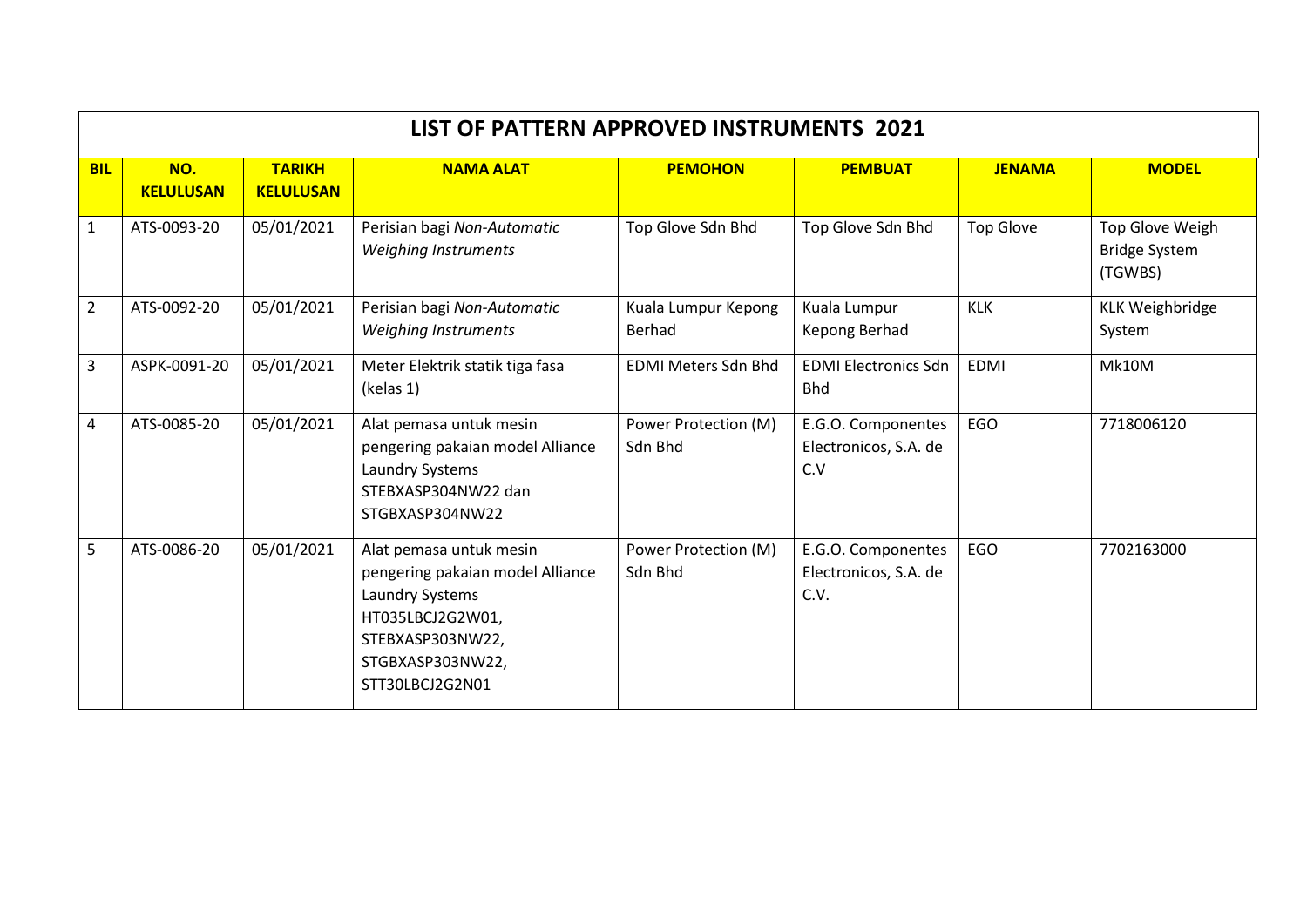| 6  | ATS-0087-20 | 05/01/2021 | Alat pemasa untuk mesin<br>pengering pakaian model Alliance<br>Laundry Systems<br>HG035LBHJNXG3W0000,<br>HGT30LBHJNXG3N0000, dan<br>SGT30LBHJNXG3N0000. | Power Protection (M)<br>Sdn Bhd                 | E.G.O Componentes<br>Electronicos, S.A. de<br>C.V. | EGO        | 7718006300                         |
|----|-------------|------------|---------------------------------------------------------------------------------------------------------------------------------------------------------|-------------------------------------------------|----------------------------------------------------|------------|------------------------------------|
| 7  | ATS-0036-21 | 05/01/2021 | Non Automatic Weighing<br><b>Instruments Kelas III</b><br>(Price Computing Scal)                                                                        | <b>Baycat Weighing</b><br>Industry Sdn. Bhd.    | BWI 03*                                            | Baycat     | TM-XXX                             |
| 8  | ATS-0037-21 | 05/01/2021 | Non Automatic Weighing<br><b>Instruments Kelas III</b><br>(Electronic Pricing Scale)                                                                    | Dynaweight Scale<br>(Malaysia) Sdn Bhd          | DS 01*                                             | Dynaweight | <b>DW88</b>                        |
| 9  | ATS-0038-21 | 05/01/2021 | Non Automatic Weighing<br>Instruments Kelas II<br>(Electronic Balance)                                                                                  | Dynaweight Scale<br>(Malaysia) Sdn Bhd          | DS 02*                                             | Dynaweight | <b>DWXXXXX</b>                     |
| 10 | ATS-0080-20 | 05/01/2021 | Non Automatic Weighing<br><b>Instruments Kelas III</b><br>(Electronic Pricing Scale)                                                                    | Sin Huat Hin<br>Machinery (M) Sdn<br><b>Bhd</b> | SHH 04*                                            | CAS        | CL5200-XXXXXB<br>CL5200-XXXXXP     |
| 11 | ATS-0046-21 | 05/01/2021 | Non Automatic Weighing<br><b>Instruments Kelas III</b><br>(Simple weighing Scale)                                                                       | Sin Huat Hin<br>Machinery (M) Sdn<br><b>Bhd</b> | SHH 05*                                            | CAS        | SW II-XXXXX                        |
| 12 | ATS-0051-21 | 05/01/2021 | Non Automatic Weighing<br><b>Instrument Kelas III</b><br>(Table Top Pricing and Counting<br>Scale)                                                      | <b>Eong Huat</b><br>Corporation Sdn Bhd.        | <b>EHC 04*</b>                                     | Weighcom   | <b>WCTP-110</b><br><b>WCTC-122</b> |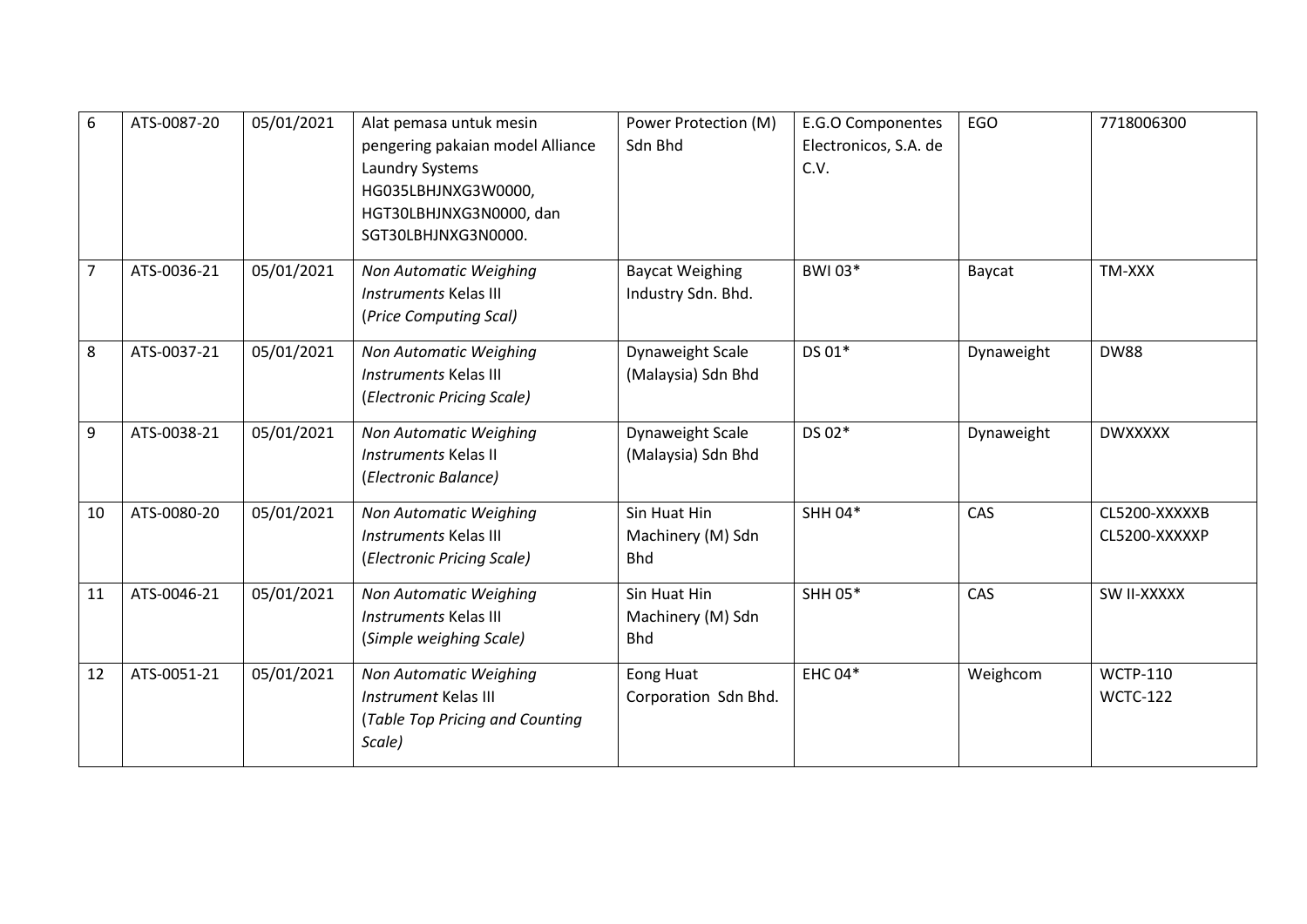| 13 | ATS-0048-21  | 05/01/2021 | Non Automatic Weighing<br><b>Instruments Kelas III</b><br>(Borcode Label Printing Scale) | <b>Hankee Trading</b>                   | <b>HKT 01*</b>                                          | Hankee                 | TM-XXA1                                                        |
|----|--------------|------------|------------------------------------------------------------------------------------------|-----------------------------------------|---------------------------------------------------------|------------------------|----------------------------------------------------------------|
| 14 | ATS-0047-21  | 05/01/2021 | Non Automatic Weighing<br><b>Instruments Kelas III</b><br>(Platform Scale)               | Dynaweight Scale<br>(Malaysia) Sdn Bhd  | <b>DS 05</b>                                            | <b>DS 05</b>           | DW-P-XXX                                                       |
| 15 | ATS-0050-21  | 05/01/2021 | Non Automatic Weighing<br>Instruments Kelas III<br>(Floor Scale)                         | Dynaweight Scale<br>(Malaysia) Sdn Bhd  | <b>DS 04</b>                                            | <b>DS 04</b>           | DW-F-XXX                                                       |
| 16 | ATS-0089-20  | 21/01/2021 | Meter Parkir (Alat Perakam Masa)                                                         | Evoxen Sdn Bhd                          | Evoxen Sdn Bhd                                          | Evoxen                 | <b>Evoxen Online</b><br><b>Parking Meter</b>                   |
| 17 | ATS-0090-20  | 21/01/2021 | Meter Parkir (Alat Perakam Masa)                                                         | Evoxen Sdn Bhd                          | Evoxen Sdn Bhd                                          | Evoxen                 | Evoxen Offline<br><b>Parking Meter</b>                         |
| 18 | ASPK-0097-20 | 21/01/2021 | Meter Diafragma untuk Gas                                                                | <b>ACADS ENGINEERING</b><br>(M) SDN BHD | <b>ZENNER Metering</b><br>Technology<br>(Shanghai) Ltd. | ZENNER                 | Atmos xxS / Atmos<br>HP xxA (xx is G1.6,<br>G2.5, G4 or WG2.5) |
| 19 | ATS0001-21   | 21/01/2021 | Non Automatic Weighing<br>Instruments Kelas III (Weighbridge)                            | SIGMA WEIGHING<br>SDN. BHD.             | SIGMA01                                                 | SIGMA01                | IWL-CD-XXM-XXLC<br>and IWM-CD-XXM-<br><b>XXLC</b>              |
| 20 | ATS0002-21   | 21/01/2021 | Non Automatic Weighing<br>Instruments Kelas III (Weighbridge)                            | SIGMA WEIGHING<br><b>SDN BHD</b>        | SIGMA02                                                 | SIGMA02                | IWL-SD-XXM-XXLC<br>and IWM-SD-XXM-<br><b>XXLC</b>              |
| 21 | ATS0003-21   | 21/01/2021 | Non Automatic Weighing<br>Instruments Kelas III (Weighbridge)                            | AVERY MALAYSIA SDN.<br>BHD.             | Avery Weigh-Tronix                                      | Avery Weigh-<br>Tronix | J311C                                                          |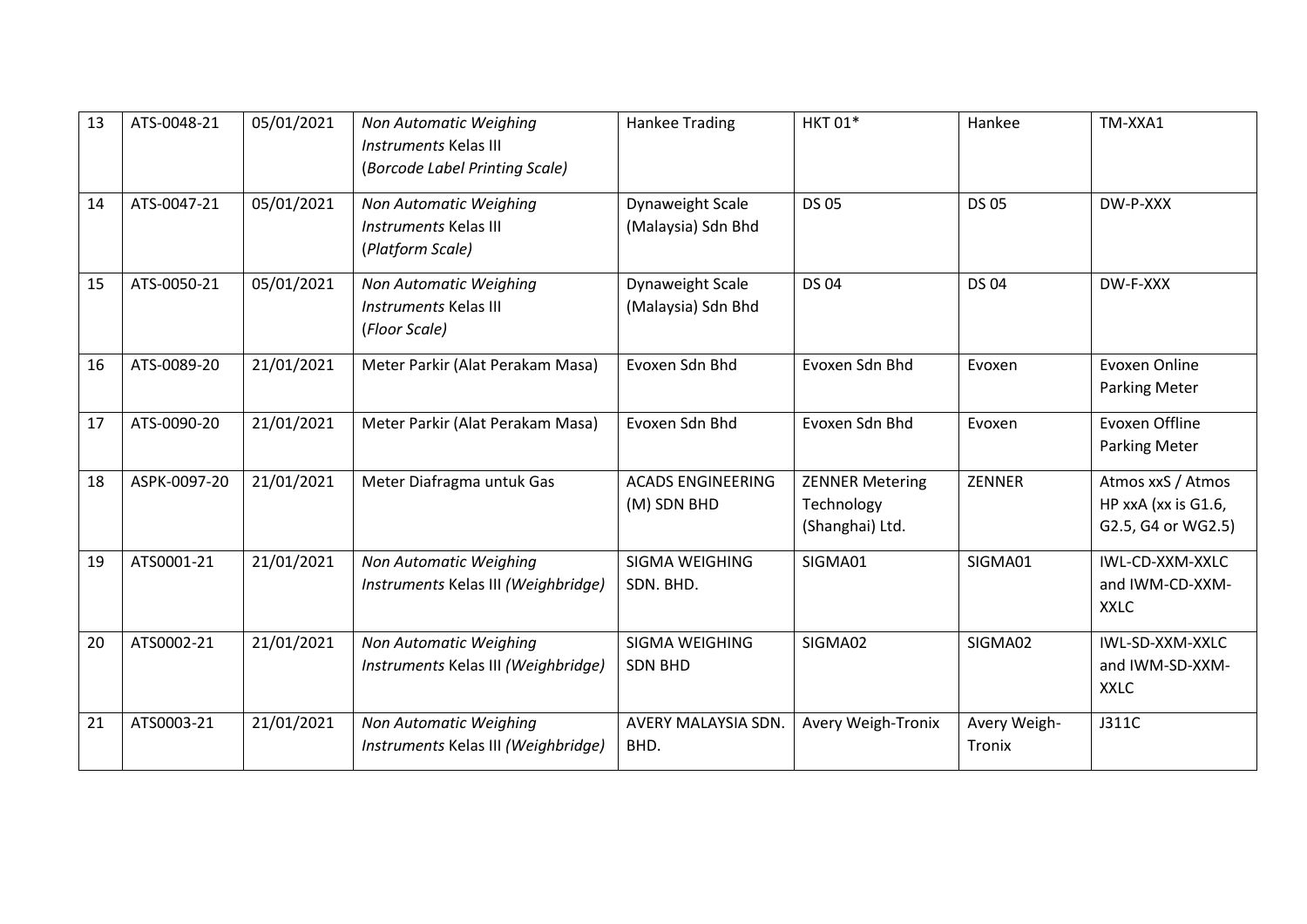| 22 | ATS0004-21 | 21/01/2021 | Non Automatic Weighing<br>Instruments Kelas III (Weighbridge) | AVERY MALAYSIA SDN.<br>BHD.                | <b>Avery Weigh-Tronix</b> | Avery Weigh-<br>Tronix | J311                                     |
|----|------------|------------|---------------------------------------------------------------|--------------------------------------------|---------------------------|------------------------|------------------------------------------|
| 23 | ATS0005-21 | 21/01/2021 | Non Automatic Weighing<br>Instruments Kelas III (Weighbridge) | <b>AVERY MALAYSIA SDN.</b><br>BHD.         | <b>Avery Weigh-Tronix</b> | Avery Weigh-<br>Tronix | 5150                                     |
| 24 | ATS0006-21 | 21/01/2021 | Non Automatic Weighing<br>Instruments Kelas III (Weighbridge) | AVERY MALAYSIA SDN.<br>BHD.                | <b>Avery Weigh-Tronix</b> | Avery Weigh-<br>Tronix | <b>BMC</b>                               |
| 25 | ATS0007-21 | 21/01/2021 | Non Automatic Weighing<br>Instruments Kelas III (Weighbridge) | AVERY MALAYSIA SDN.<br>BHD.                | <b>Avery Weigh-Tronix</b> | Avery Weigh-<br>Tronix | <b>BMS</b>                               |
| 26 | ATS0008-21 | 21/01/2021 | Non Automatic Weighing<br>Instruments Kelas III (Weighbridge) | CWIS SYSTEM SDN.<br>BHD.                   | <b>CWIS 01</b>            | <b>CWIS 01</b>         | CWIS-CTSC-1x and<br>CWIS-CTSC-2x         |
| 27 | ATS0009-21 | 21/01/2021 | Non Automatic Weighing<br>Instruments Kelas III (Weighbridge) | CWIS SYSTEM SDN.<br>BHD.                   | CWIS <sub>02</sub>        | CWIS 02                | CWIS-CTSC-Ux                             |
| 28 | ATS0010-21 | 21/01/2021 | Non Automatic Weighing<br>Instruments Kelas III (Weighbridge) | CWIS SYSTEM SDN.<br>BHD.                   | CWIS <sub>03</sub>        | CWIS <sub>03</sub>     | CWIS-CTSS-1x and<br>CWIS-CTSS-2x         |
| 29 | ATS0011-21 | 21/01/2021 | Non Automatic Weighing<br>Instruments Kelas III (Weighbridge) | CWIS SYSTEM SDN.<br>BHD.                   | CWIS 04                   | CWIS 04                | CWIS-CTSS-Ux                             |
| 30 | ATS0012-21 | 21/01/2021 | Non Automatic Weighing<br>Instruments Kelas III (Weighbridge) | <b>L.A.K WEIGHING</b><br>SYSTEMS SDN. BHD. | L.A.K 01                  | L.A.K 01               | LAK-PLWBC and<br>LAK-PTWBC Series        |
| 31 | ATS0013-21 | 21/01/2021 | Non Automatic Weighing<br>Instruments Kelas III (Weighbridge) | <b>L.A.K WEIGHING</b><br>SYSTEMS SDN. BHD. | L.A.K 02                  | L.A.K 02               | <b>LAK-FTWBC Series</b>                  |
| 32 | ATS0014-21 | 21/01/2021 | Non Automatic Weighing<br>Instruments Kelas III (Weighbridge) | <b>L.A.K WEIGHING</b><br>SYSTEMS SDN. BHD. | L.A.K 03                  | L.A.K 03               | LAK-PMWBS and<br><b>LAK-PLWBS Series</b> |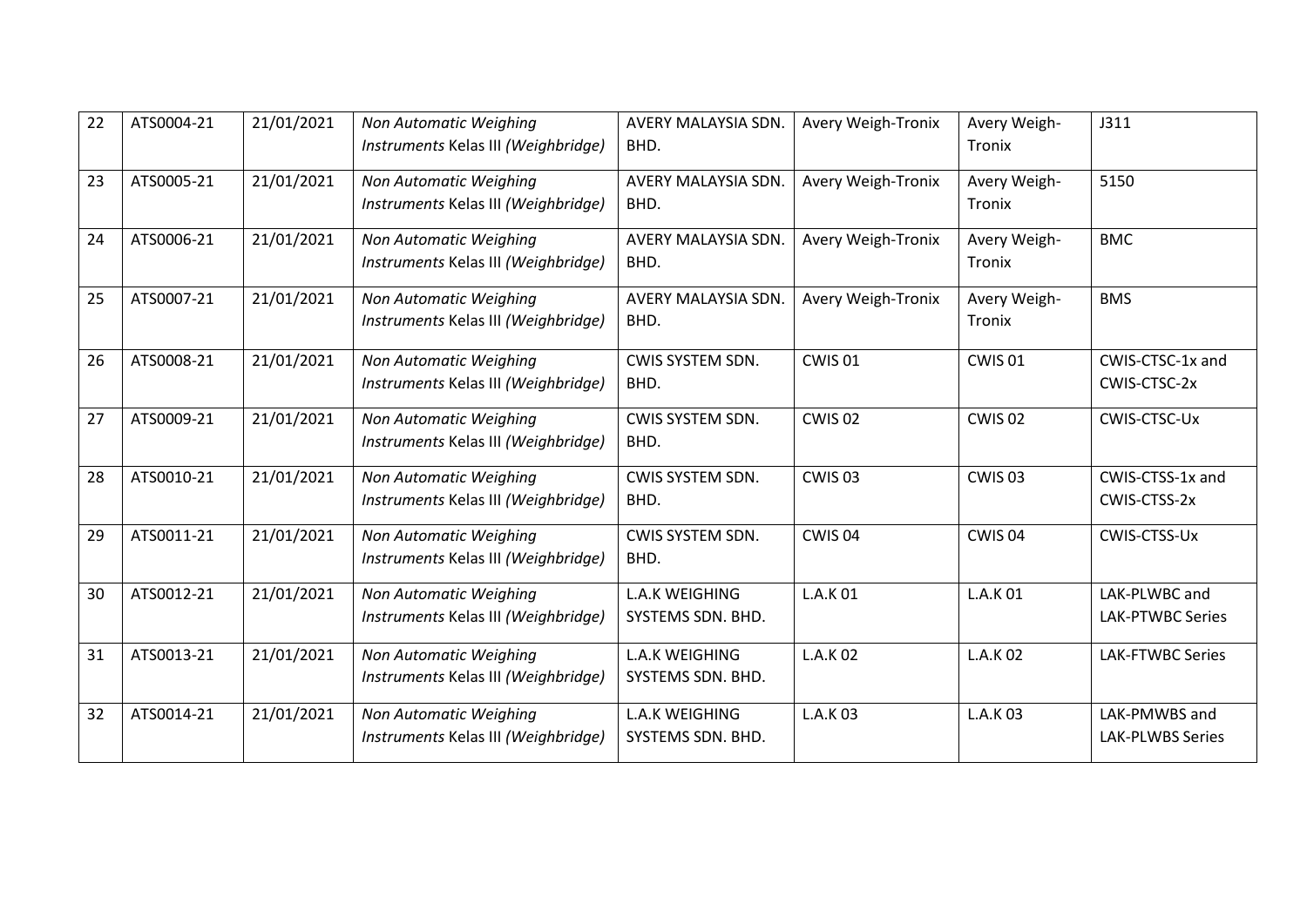| 33 | ATS0015-21 | 22/01/2021 | Non Automatic Weighing<br>Instruments Kelas III (Weighbridge)                          | <b>L.A.K WEIGHING</b><br>SYSTEMS SDN. BHD. | L.A.K 04        | L.A.K 04        | LAK-FTWBS & LAK-<br><b>PTWBS Series</b> |
|----|------------|------------|----------------------------------------------------------------------------------------|--------------------------------------------|-----------------|-----------------|-----------------------------------------|
| 34 | ATS0016-21 | 21/01/2021 | Non Automatic Weighing<br>Instruments Kelas III (Electronic<br>Chicken Weigher Scale)  | <b>L.A.K WEIGHING</b><br>SYSTEMS SDN. BHD. | L.A.K 05        | L.A.K 05        | <b>JCWP</b>                             |
| 35 | ATS0017-21 | 21/01/2021 | Non Automatic Weighing<br>Instruments Kelas III (Platform<br>Scale)                    | <b>L.A.K WEIGHING</b><br>SYSTEMS SDN. BHD. | L.A.K 06        | L.A.K 06        | LAK-PSXXXX                              |
| 36 | ATS0018-21 | 21/01/2021 | Non Automatic Weighing<br>Instruments Kelas III (Electronic<br><b>Weighing Scale</b> ) | <b>L.A.K WEIGHING</b><br>SYSTEMS SDN. BHD. | L.A.K 07        | L.A.K 07        | $Q1-W$                                  |
| 37 | ATS0019-21 | 22/01/2021 | Non Automatic Weighing<br>Instruments Kelas III (Electronic<br><b>Weighing Scale</b> ) | <b>L.A.K WEIGHING</b><br>SYSTEMS SDN. BHD. | L.A.K 08        | <b>L.A.K 08</b> | JWQ - XXK                               |
| 38 | ATS0020-21 | 22/01/2021 | Non Automatic Weighing<br>Instruments Kelas III (Platform<br>Scale)                    | <b>L.A.K WEIGHING</b><br>SYSTEMS SDN. BHD. | L.A.K 09        | L.A.K 09        | LAK-PT-XXX                              |
| 39 | ATS0021-21 | 22/01/2021 | Non Automatic Weighing<br>Instruments Kelas III (Electronic<br><b>Weighing Scale</b> ) | <b>L.A.K WEIGHING</b><br>SYSTEMS SDN. BHD. | L.A.K 10        | L.A.K 10        | JWP-XXX                                 |
| 40 | ATS0022-21 | 22/01/2021 | Non Automatic Weighing<br>Instruments Kelas III (Price<br>Computing Scale )            | <b>L.A.K WEIGHING</b><br>SYSTEMS SDN. BHD. | <b>L.A.K 11</b> | L.A.K 11        | JPL-XXK                                 |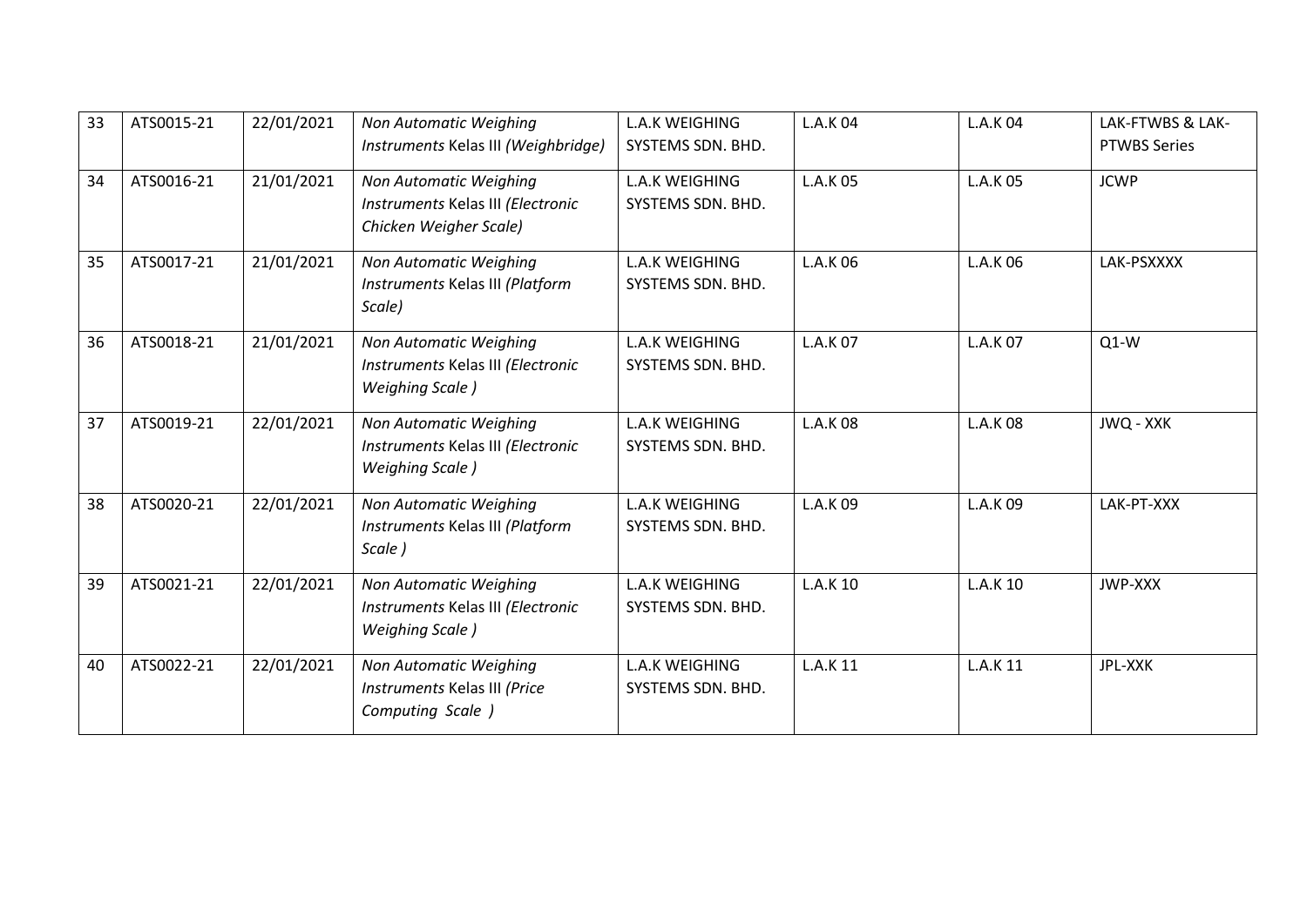| 41 | ATS0023-21 | 22/01/2021 | Non Automatic Weighing<br>Instruments Kelas III (Price<br>Computing Scale)         | <b>L.A.K WEIGHING</b><br>SYSTEMS SDN. BHD. | <b>L.A.K 12</b> | L.A.K 12        | <b>NOVA</b>                                 |
|----|------------|------------|------------------------------------------------------------------------------------|--------------------------------------------|-----------------|-----------------|---------------------------------------------|
| 42 | ATS0024-21 | 22/01/2021 | Non Automatic Weighing<br>Instruments Kelas III (Platform<br>Scale)                | <b>L.A.K WEIGHING</b><br>SYSTEMS SDN. BHD. | L.A.K 13        | L.A.K 13        | DR-AT-XXXX                                  |
| 43 | ATS0025-21 | 22/01/2021 | Non Automatic Weighing<br>Instruments Kelas III (Weighing<br><b>Bench Scale</b> )  | <b>L.A.K WEIGHING</b><br>SYSTEMS SDN. BHD. | <b>L.A.K 14</b> | <b>L.A.K 14</b> | CZXXXX, CZSXXXX<br>and CW7AXXXX             |
| 44 | ATS0026-21 | 22/01/2021 | Non Automatic Weighing<br>Instruments Kelas III (Barcode Label<br>Scale Printer )  | TAI SENG WEIGHING<br><b>SDN BHD</b>        | <b>TS 01</b>    | <b>TS 01</b>    | <b>TS LP-16</b>                             |
| 45 | ATS0027-21 | 22/01/2021 | Non Automatic Weighing<br>Instruments Kelas III (Bench Scale )                     | <b>TAI SENG WEIGHING</b><br><b>SDN BHD</b> | <b>TS 02</b>    | <b>TS 02</b>    | Pilot BQ3040+T31<br>and<br>Pilot BQ4050+T31 |
| 46 | ATS0028-21 | 22/01/2021 | Non Automatic Weighing<br>Instruments Kelas III (Digital Price<br>Computing Scale) | <b>TAI SENG WEIGHING</b><br><b>SDN BHD</b> | <b>TS 03</b>    | <b>TS 03</b>    | TS-1308                                     |
| 47 | ATS0029-21 | 22/01/2021 | Non Automatic Weighing<br>Instruments Kelas III (Digital Price<br>Platform Scale)  | TAI SENG WEIGHING<br><b>SDN BHD</b>        | <b>TS 04</b>    | <b>TS 04</b>    | TS-CIE 3040+B02 and<br>TS-CIE 4050+B02      |
| 48 | ATS0030-21 | 22/01/2021 | Non Automatic Weighing<br>Instruments Kelas III (Digital Price<br>Computing Scale) | TAI SENG WEIGHING<br><b>SDN BHD</b>        | <b>TS 05</b>    | <b>TS 05</b>    | TS-607, TS-686 and<br>TS-981                |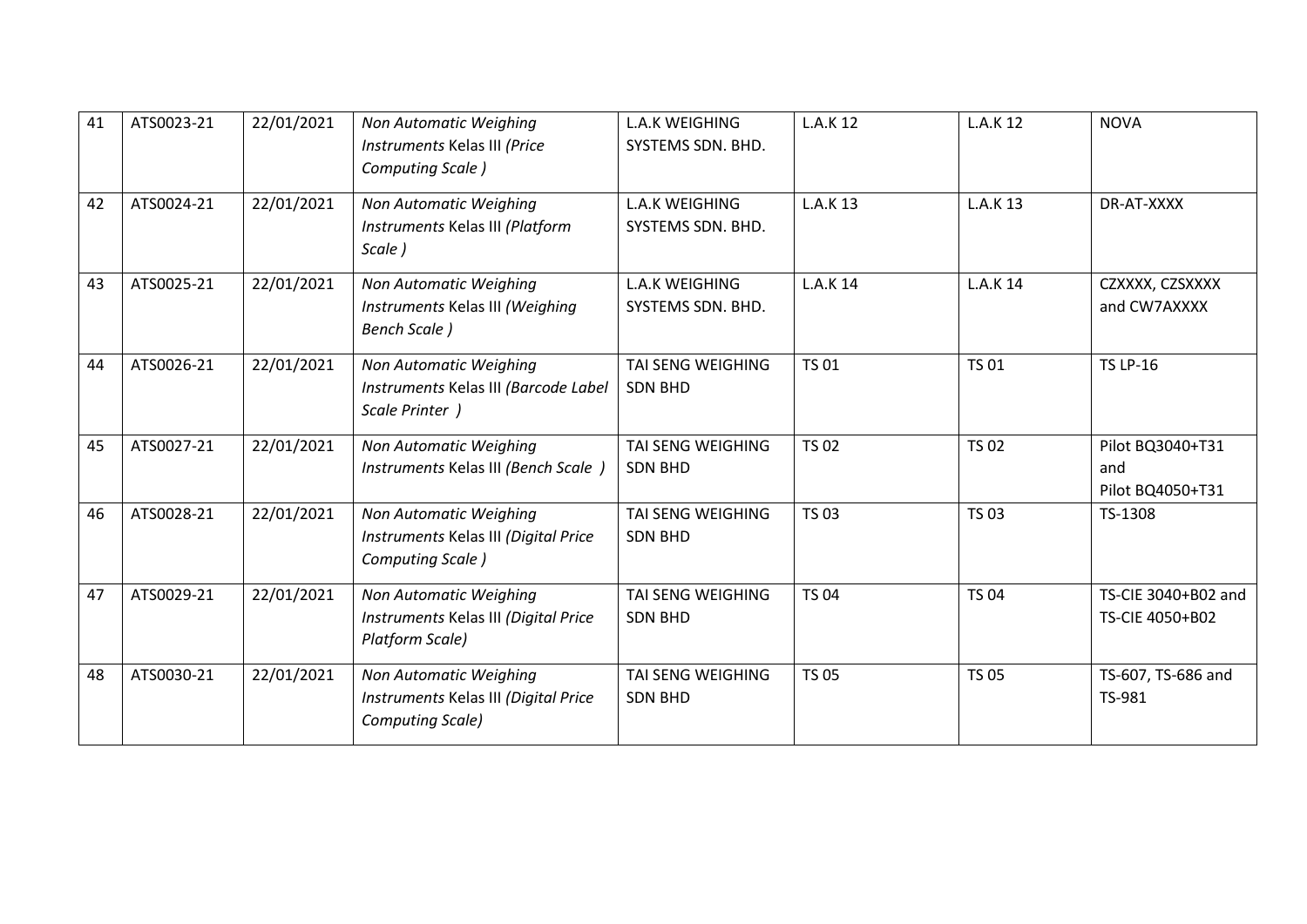| 49 | ATS0031-21  | 22/01/2021 | Non Automatic Weighing<br>Instruments Kelas III (Pricing Scale<br>with Printer)                 | TAI SENG WEIGHING<br><b>SDN BHD</b> | TS 06                 | <b>TS 06</b>                    | <b>TS TP-30D</b>                        |
|----|-------------|------------|-------------------------------------------------------------------------------------------------|-------------------------------------|-----------------------|---------------------------------|-----------------------------------------|
| 50 | ATS0032-21  | 22/01/2021 | Non Automatic Weighing<br>Instruments Kelas III<br>(Electronic Price Deck Platform)             | TAI SENG WEIGHING<br><b>SDN BHD</b> | <b>TS 07</b>          | <b>TS 07</b>                    | <b>TS-007C</b>                          |
| 51 | ATS-0033-21 | 22/01/2021 | Non Automatic Weighing<br><b>Instruments Kelas IIII</b><br>(Mechanical Spring Scale)            | <b>GMS EQUIPMENT</b><br>SDN. BHD.   | <b>GMS08</b>          | <b>GMS08</b>                    | SP-50                                   |
| 52 | ATS-0034-21 | 22/01/2021 | Non Automatic Weighing<br><b>Instruments Kelas III</b><br>(Miki Electronic Balance Scale)       | <b>GMS EQUIPMENT</b><br>SDN. BHD.   | <b>GMS09</b>          | <b>GMS 09</b>                   | Miki MB-200                             |
| 53 | ATS-0035-21 | 22/01/2021 | Non Automatic Weighing<br>Instruments Kelas III (Counting<br>Scale and Digital Weighing Scale ) | <b>GMS EQUIPMENT</b><br>SDN. BHD.   | <b>GMS 10</b>         | <b>GMS 10</b>                   | ACS-SC73 and ACS-<br><b>ZC73</b>        |
| 54 | ATS-0039-21 | 26/01/2021 | Non Automatic Weighing<br><b>Instruments Kelas III</b><br>(Portable Scale)                      | METTLER-TOLEDO (M)<br>SDN. BHD.     | <b>METTLER TOLEDO</b> | <b>METTLER</b><br><b>TOLEDO</b> | <b>BPA 121</b>                          |
| 55 | ATS-0040-21 | 26/01/2021 | Non Automatic Weighing<br>Instruments Kelas III (Bench Scale)                                   | METTLER-TOLEDO (M)<br>SDN. BHD.     | <b>METTLER TOLEDO</b> | <b>METTLER</b><br><b>TOLEDO</b> | <b>BC Series</b>                        |
| 56 | ATS-0041-21 | 26/01/2021 | Non Automatic Weighing<br>Instruments Kelas III (Bench Scale)                                   | METTLER-TOLEDO (M)<br>SDN. BHD.     | METTLER TOLEDO        | <b>METTLER</b><br><b>TOLEDO</b> | BBA2XX dan<br>BBA256x                   |
| 57 | ATS-0042-21 | 26/01/2021 | Non Automatic Weighing<br>Instruments Kelas II dan III<br>(Compact Scale)                       | METTLER-TOLEDO (M)<br>SDN. BHD      | <b>METTLER TOLEDO</b> | <b>METTLER</b><br><b>TOLEDO</b> | ICSXXX, ICSXXXx,<br>ICS426x dan ICS466x |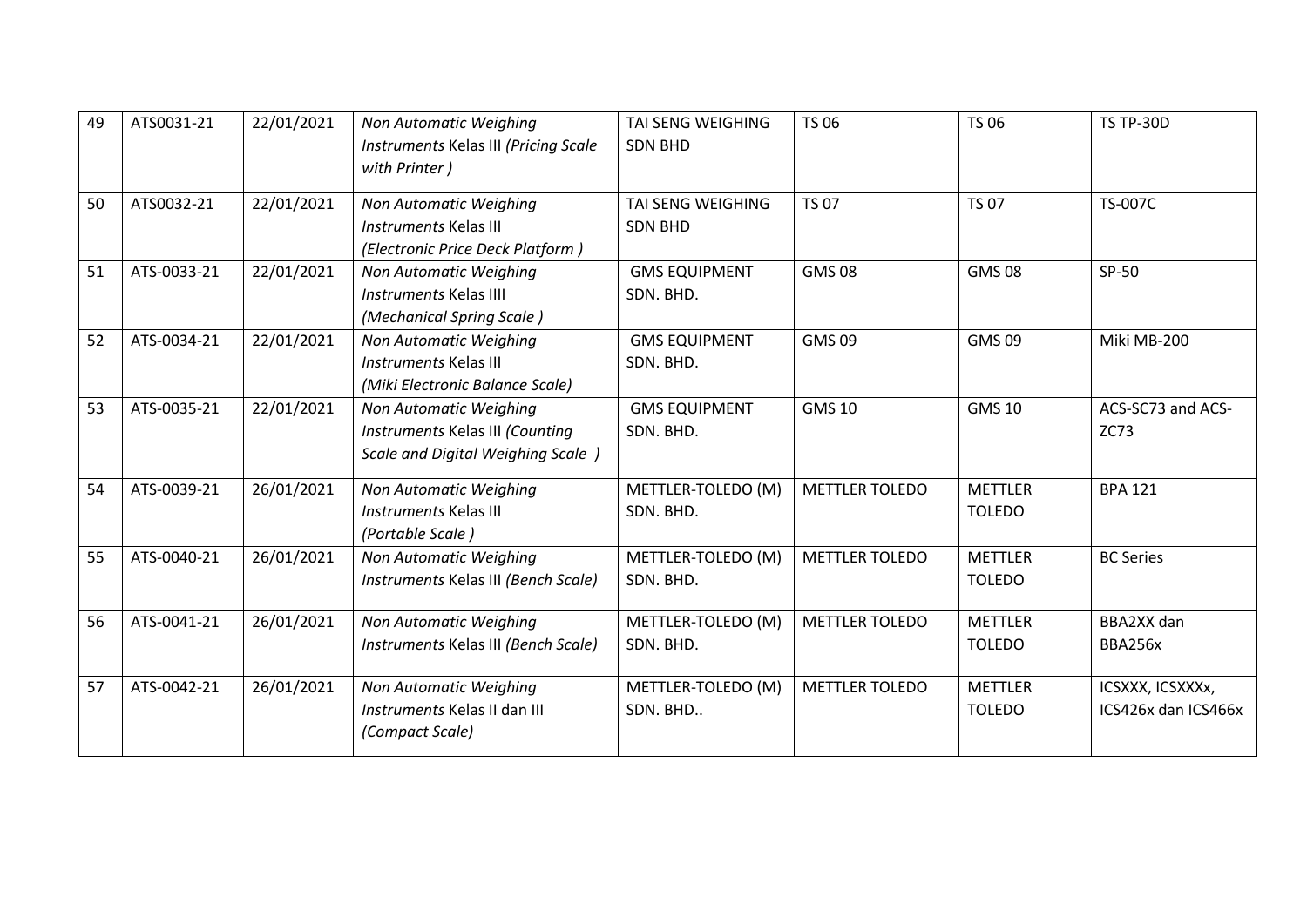| 58 | ATS-0043-21 | 26/01/2021 | Non Automatic Weighing<br>Instruments Kelas II dan III (Floor<br>Scale)                                                | METTLER-TOLEDO (M)<br>SDN. BHD.                                      | <b>METTLER TOLEDO</b> | <b>METTLER</b><br><b>TOLEDO</b> | PFAXXXX, PFAXXyXX<br>dan PFXXXx      |
|----|-------------|------------|------------------------------------------------------------------------------------------------------------------------|----------------------------------------------------------------------|-----------------------|---------------------------------|--------------------------------------|
| 59 | ATS-0044-21 | 26/01/2021 | <b>Non Automatic Weighing</b><br>Instruments Kelas II dan III<br>(Platform Scale)                                      | METTLER-TOLEDO (M)<br>SDN. BHD                                       | <b>METTLER TOLEDO</b> | <b>METTLER</b><br><b>TOLEDO</b> | PBXXXX, PBXXXx,<br>PBxXXX dan PBXXXx |
| 60 | ATS-0045-21 | 26/01/2021 | <b>Non Automatic Weighing</b><br>Instruments Kelas I dan II (Precision<br>Balance)                                     | METTLER-TOLEDO (M)<br>SDN. BHD                                       | <b>METTLER TOLEDO</b> | <b>METTLER</b><br><b>TOLEDO</b> | MSXXXXTS dan<br><b>MLXXXXXT</b>      |
| 61 | ATS-0052-21 | 22/01/2021 | <b>Non Automatic Weighing</b><br>Instruments Kelas III (Price<br>Computing Platform Scale)                             | <b>ZHONG YUAN</b><br><b>HARDWARE &amp;</b><br>MACHINERY SDN.<br>BHD. | ZY 01                 | ZY 01                           | TCS-XXX-JX62Z                        |
| 62 | ATS-0053-21 | 22/01/2021 | Non Automatic Weighing<br>Instruments Kelas III (Price<br><b>Computing Scale and Digital</b><br><b>Weighing Scale)</b> | <b>ZHONG YUAN</b><br><b>HARDWARE &amp;</b><br>MACHINERY SDN.<br>BHD. | ZY 02                 | ZY 02                           | ACS-XX-JXXXX                         |
| 63 | ATS-0054-21 | 22/01/2021 | <b>Non Automatic Weighing</b><br>Instruments Kelas IIII (Spring Scale<br>Single Dial and Spring Scale Double<br>Dial)  | <b>ZHONG YUAN</b><br><b>HARDWARE &amp;</b><br>MACHINERY SDN.<br>BHD. | ZY 03                 | ZY 03                           | <b>SGXXXX</b>                        |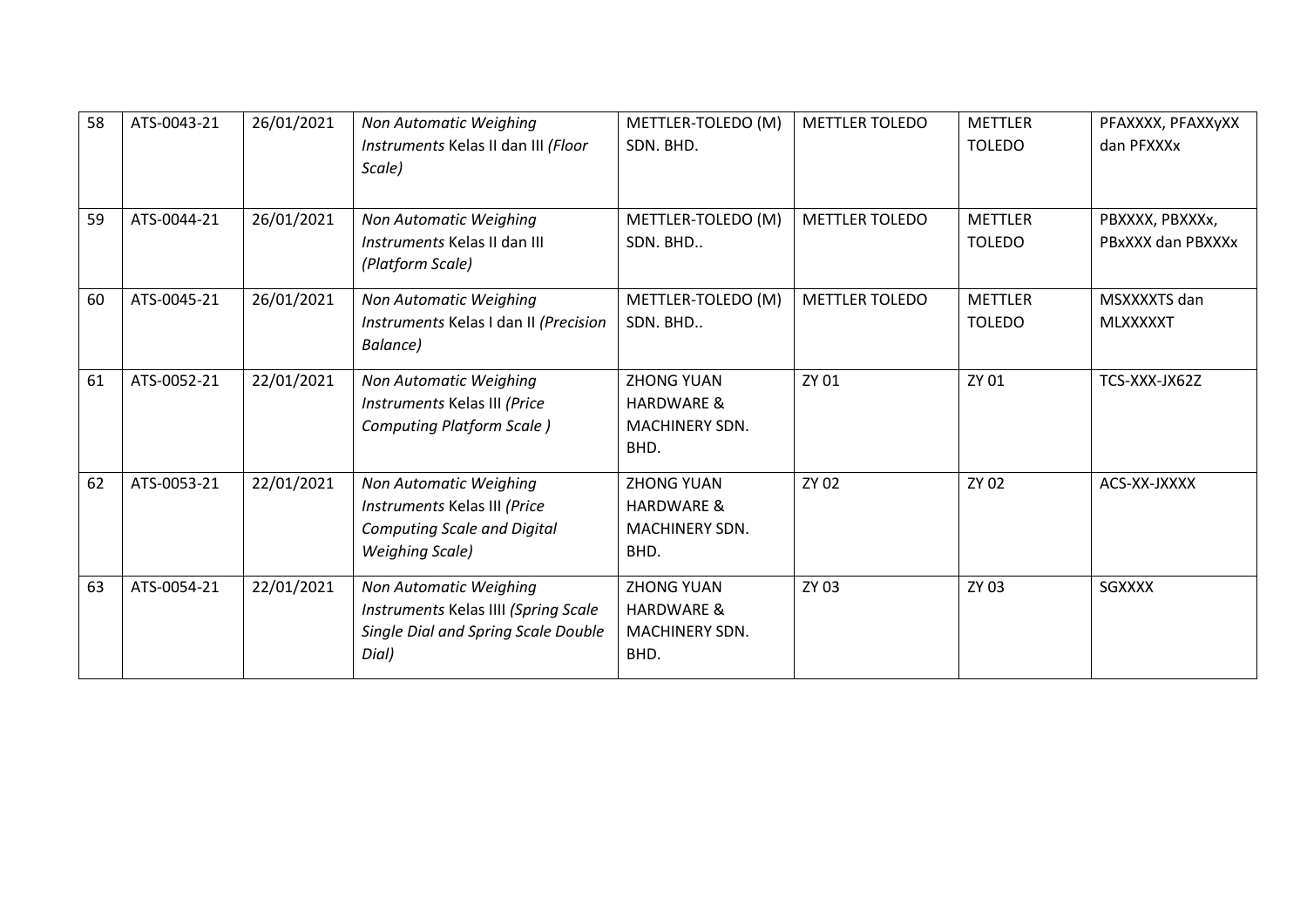| 64 | ASPK-0094-20 | 17/02/2021 | Meter Diafragma untuk Gas | METERTEK SDN BHD       | Itron GmbH | Itron | ACD      |
|----|--------------|------------|---------------------------|------------------------|------------|-------|----------|
|    |              |            |                           |                        |            |       |          |
|    |              |            |                           | <b>FLOWCOM</b>         |            |       |          |
|    |              |            |                           | ENGINEERING SDN        |            |       |          |
|    |              |            |                           | <b>BHD</b>             |            |       |          |
|    |              |            |                           |                        |            |       |          |
|    |              |            |                           | SIME DARBY             |            |       |          |
|    |              |            |                           | <b>ENERGYSOLUTIONS</b> |            |       |          |
|    |              |            |                           | <b>SDN BHD</b>         |            |       |          |
|    |              |            |                           |                        |            |       |          |
|    |              |            |                           | POWERPOINT             |            |       |          |
|    |              |            |                           | ELECTRCAL SDN BHD      |            |       |          |
| 65 | ASPK-0095-20 | 17/02/2021 | Meter Diafragma untuk Gas | METERTEK SDN BHD       | Itron GmbH | Itron | G25-G100 |
|    |              |            |                           |                        |            |       |          |
|    |              |            |                           | FLOWCOM                |            |       |          |
|    |              |            |                           | ENGINEERING SDN        |            |       |          |
|    |              |            |                           | <b>BHD</b>             |            |       |          |
|    |              |            |                           |                        |            |       |          |
|    |              |            |                           | <b>SIME DARBY</b>      |            |       |          |
|    |              |            |                           | <b>ENERGYSOLUTIONS</b> |            |       |          |
|    |              |            |                           | <b>SDN BHD</b>         |            |       |          |
|    |              |            |                           |                        |            |       |          |
|    |              |            |                           | POWERPOINT             |            |       |          |
|    |              |            |                           | ELECTRCAL SDN BHD      |            |       |          |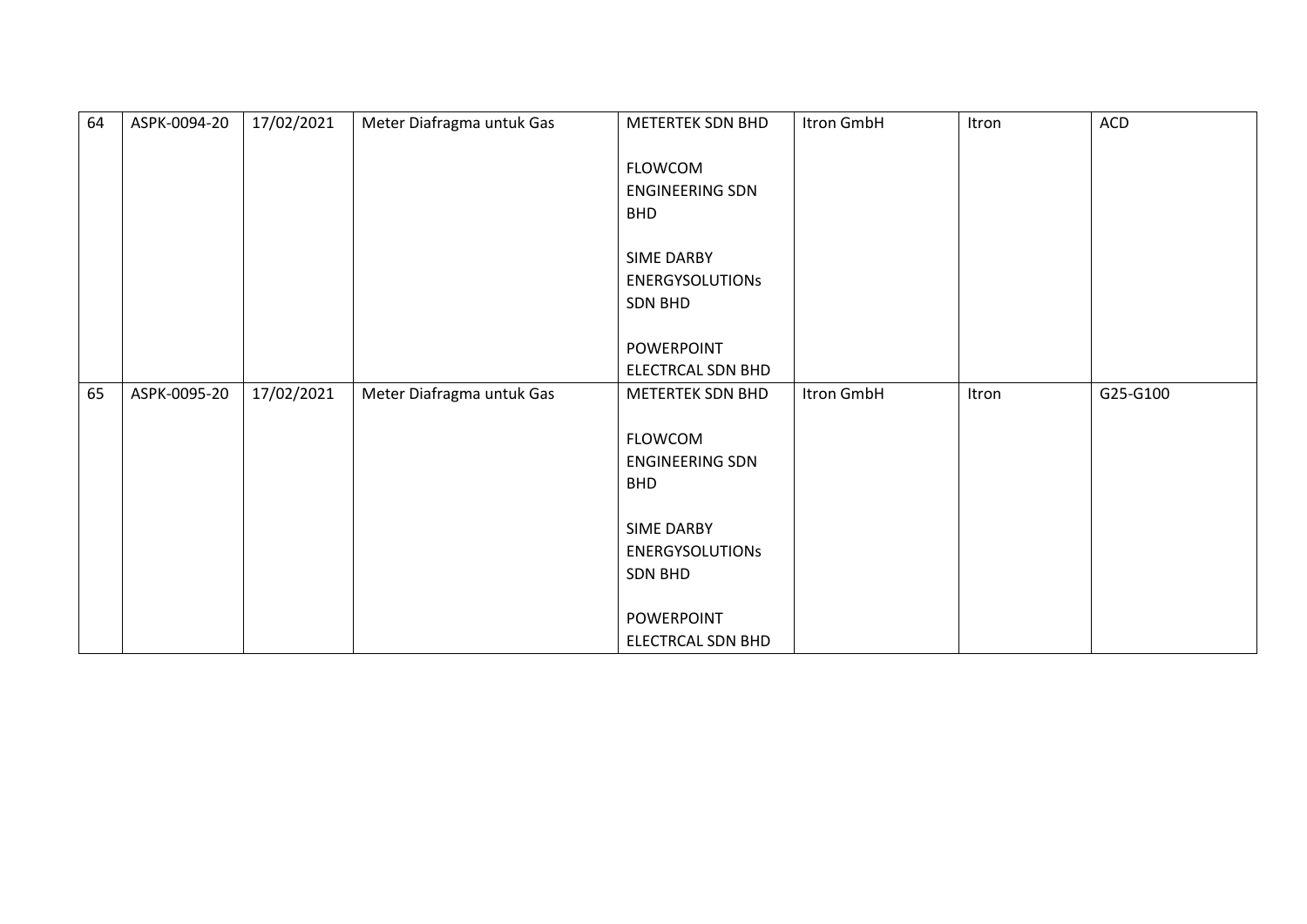| 66 | ASPK-0096-20 | 17/02/2021 | Meter Diafragma untuk Gas               | <b>METERTEK SDN BHD</b>      | Itron GmbH        | Itron       | RF1                    |
|----|--------------|------------|-----------------------------------------|------------------------------|-------------------|-------------|------------------------|
|    |              |            |                                         | <b>FLOWCOM</b>               |                   |             |                        |
|    |              |            |                                         | <b>ENGINEERING SDN</b>       |                   |             |                        |
|    |              |            |                                         | <b>BHD</b>                   |                   |             |                        |
|    |              |            |                                         | SIME DARBY                   |                   |             |                        |
|    |              |            |                                         | <b>ENERGYSOLUTIONS</b>       |                   |             |                        |
|    |              |            |                                         | <b>SDN BHD</b>               |                   |             |                        |
|    |              |            |                                         | <b>POWERPOINT</b>            |                   |             |                        |
|    |              |            |                                         | <b>ELECTRCAL SDN BHD</b>     |                   |             |                        |
| 67 | ATS-0056-21  | 22/02/2021 | <b>Non Automatic Weighing</b>           | Asia Retaillab Sdn Bhd       | ARL02             | Bizerba     | <b>SCII XXX</b>        |
|    |              |            | Instruments Kelas III (Retail Scale)    |                              |                   |             |                        |
|    |              |            |                                         |                              |                   |             |                        |
| 68 | ATS-0057-21  | 22/02/2021 | Automatic                               | Ishida System (M) Sdn        | Ishida Co. Ltd.   | Ishida      | DACS-GN-S015-11/SS     |
|    |              |            | CatchweighingInstruments                | <b>Bhd</b>                   |                   |             | DACS-GN-S015-          |
|    |              |            | KelasXIII(1)                            |                              |                   |             | XX/SS(CR)              |
|    |              |            | (Checkweigher)                          |                              |                   |             | DACS-GN-S060-          |
|    |              |            |                                         |                              |                   |             | XX/SS(CR)              |
| 69 | ATS-0059-21  | 22/02/2021 | <b>Non Automatic Weighing</b>           | <b>Triple Star Marketing</b> | <b>TS04</b>       | Naikesi     | ADS-30X                |
|    |              |            | Instruments Kelas III (Barcoad          | Sdn Bhd                      |                   |             | ADS-30E+               |
|    |              |            | <b>Printer Computing Scale, Receipt</b> |                              |                   |             | ADS-30E++              |
|    |              |            | Printer computing Scale, All-In-One     |                              |                   |             | MDS-30A+               |
|    |              |            | Cash Register Scale)                    |                              |                   |             |                        |
| 70 | ATS-0073-21  | 15/04/2021 | Perisian bagi Non-Automatic             | CWIS Systems Sdn.            | CWIS Systems Sdn. | <b>CWIS</b> | <b>CWIS WeighGuard</b> |
|    |              |            | Weighing Instruments                    | Bhd.                         | Bhd.              |             | Weighing               |
|    |              |            |                                         |                              |                   |             | SoftwareSolution       |
|    |              |            |                                         |                              |                   |             |                        |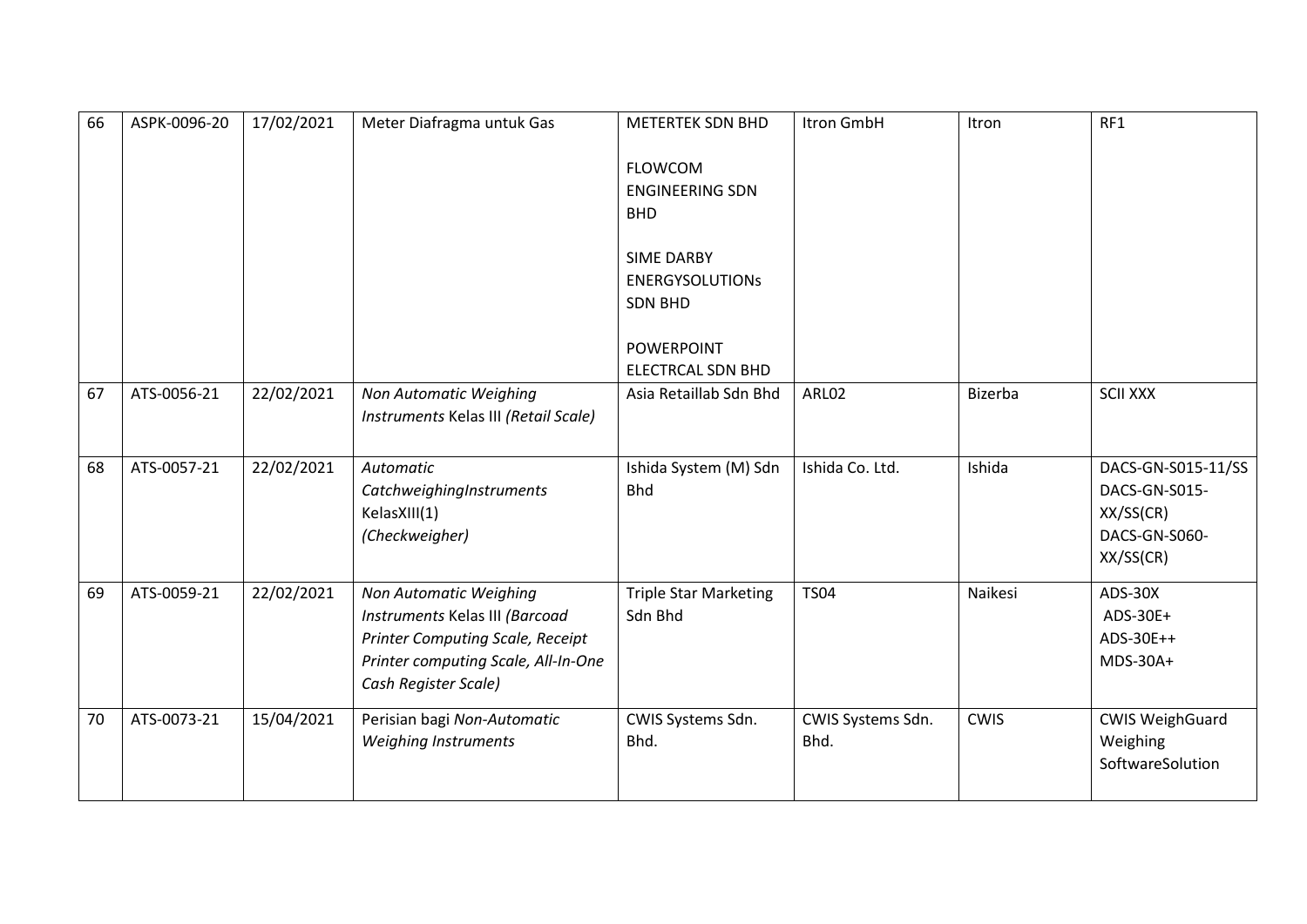| 71 | ASPK-0061-21 | 15/04/2021 | Meter Elektrik Statik Satu Fasa<br>(kelas 1)                                    | <b>Milipol Technologies</b><br>Sdn Bhd          | Jiangsu Linyang<br>EnergyCo., Ltd,              | <b>LINYANG</b>    | SM 100                             |
|----|--------------|------------|---------------------------------------------------------------------------------|-------------------------------------------------|-------------------------------------------------|-------------------|------------------------------------|
| 72 | ASPK-0070-21 | 15/04/2021 | Meter Elektrik Statik Satu Fasa<br>(kelas 1)                                    | Green Protechnic Sdn<br><b>Bhd</b>              | <b>Genus Power</b><br>Infrastructure<br>Limited | <b>GENUS</b>      | SAKSHAM 145                        |
| 73 | ASPK-0071-21 | 15/04/2021 | Meter Elektrik Statik Tiga Fasa<br>(kelas 1)                                    | Green Protechnic Sdn<br><b>Bhd</b>              | Genus Power<br>Infrastructure<br>Limited        | <b>GENUS</b>      | SAKSHAM 345                        |
| 74 | ASPK-0074-21 | 15/04/2021 | Meter Elektrik Statik Satu Fasa<br>(kelas 1)                                    | ISKRAEMECO (M) SDN<br><b>BHD</b>                | ISKRAEMECO (M)<br><b>SDN BHD</b>                | <b>ISKRAEMECO</b> | ME 100-V2                          |
| 75 | ATS-0067-21  | 15/04/2021 | Non Automatic Weighing<br><b>Instruments Kelas IIII</b><br>(Spring Scale)       | Jian Lee Hardware Sdn<br><b>Bhd</b>             | <b>JLH 01</b>                                   | Saigon            | <b>SGD XXXX</b>                    |
| 76 | ATS-0049-21  | 15/04/2021 | Non Automatic Weighing<br><b>Instruments Kelas III</b><br>(Label Pricing Scale) | Sin Huat Hin<br>Machinery (M) Sdn<br><b>Bhd</b> | <b>SHH 04</b>                                   | <b>DICKSON</b>    | DLS-P                              |
| 77 | ATS-0063-21  | 15/04/2021 | Non Automatic Weighing<br>Instruments Kelas II<br>(Balance Scale)               | Eong Huat<br>Corporation Sdn Bhd.               | <b>EHC 06</b>                                   | <b>TSCALE</b>     | EHB-XXXX,<br>NHB-XXXX,<br>IHB-XXXX |
| 78 | ATS-0068-21  | 15/04/2021 | Non Automatic Weighing<br>Instruments Kelas IIII<br>(Spring Scale)              | Chin Cheong Co.                                 | <b>CCC 01</b>                                   | Saigon            | <b>SGX XXX</b>                     |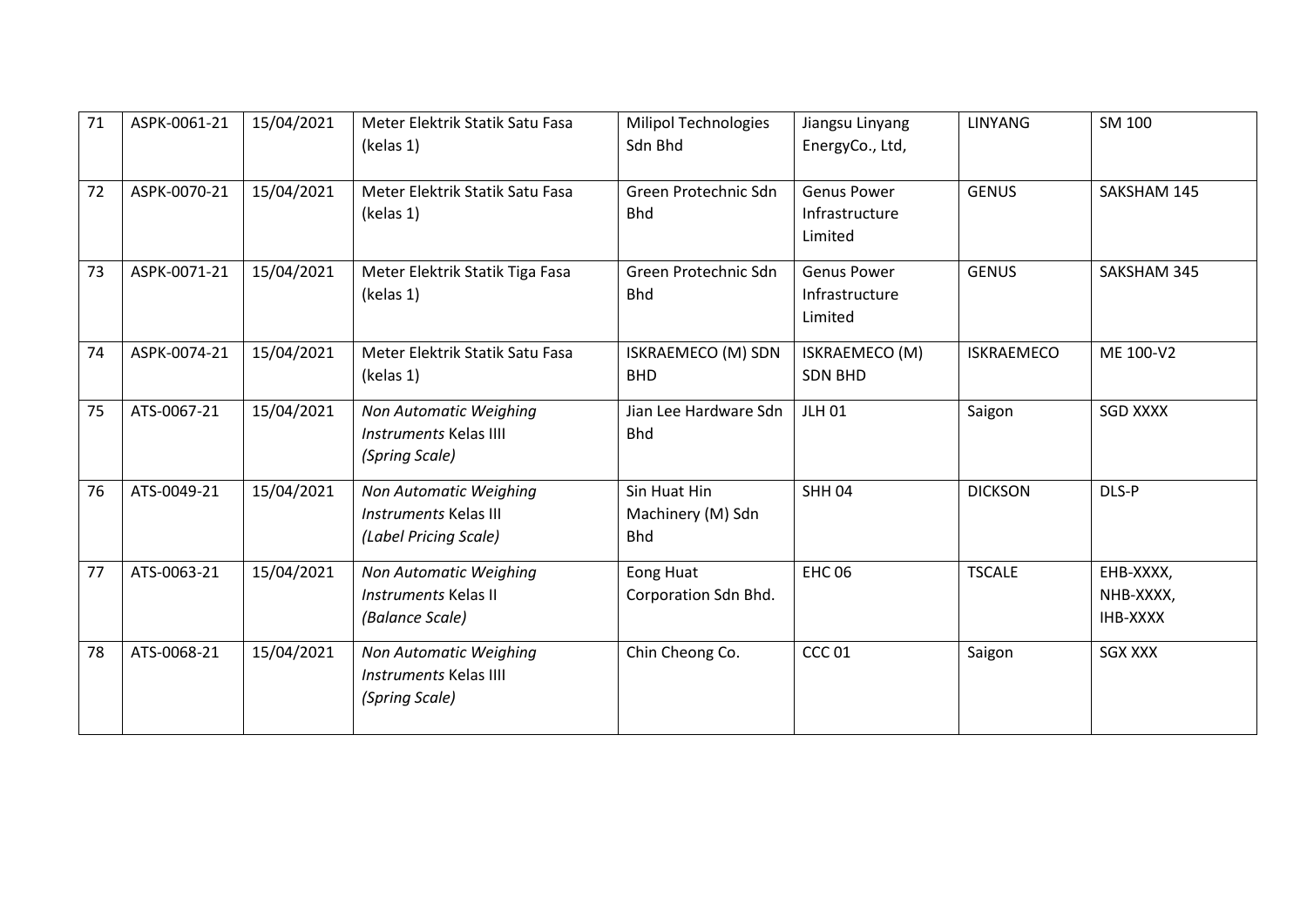| 79 | ATS-0055-21  | 15/04/2021 | Non Automatic Weighing<br><b>Instruments Kelas III</b><br>(Retail Scale)                  | Asia Retaillab Sdn Bhd               | <b>ARL 01</b>                           | Rongta      | <b>RLSXXXXX</b>                                                   |
|----|--------------|------------|-------------------------------------------------------------------------------------------|--------------------------------------|-----------------------------------------|-------------|-------------------------------------------------------------------|
| 80 | ATS-0062-21  | 15/04/2021 | Non Automatic Weighing<br><b>Instruments Kelas III</b><br>(Weighing Scale)                | Hi-Scale Trading Sdn<br><b>Bhd</b>   | <b>HST01</b>                            | <b>DIGI</b> | <b>DS-673 XX</b>                                                  |
| 81 | ATS-0069-21  | 15/04/2021 | Non Automatic Weighing<br><b>Instruments Kelas III</b><br>(Scale Printer)                 | The Hub's Engineering<br>(M) Sdn Bhd | <b>THE 01</b>                           | <b>DIGI</b> | SM-500XX MK4                                                      |
| 82 | ATS-0072-21  | 15/04/2021 | Non Automatic Weighing<br><b>Instruments Kelas III</b><br>(Pc Based System Scale Printer) | The Hub's Engineering<br>(M) Sdn Bhd | <b>THE 02</b>                           | <b>DIGI</b> | SM-5300P<br>SM-5300H<br><b>SM-5300EV</b><br>SM-5400EV<br>SM-5000H |
| 83 | ASPK-0075-21 | 05/05/2021 | Diesel Smoke Meter                                                                        | <b>Autovis Technology</b><br>Sdn Bhd | <b>Test Equipment</b><br>Nedherland B.V | <b>TEN</b>  | LPA (Chamber) / EDA<br>500 (Display)                              |
| 84 | ATS-0045-20  | 04/06/2021 | Meter Air                                                                                 | George Kent<br>(Malaysia) Berhad     | George Kent<br>(Malaysia) Berhad        | George Kent | GKMV40P                                                           |
| 85 | ATS-0046-20  | 04/06/2021 | Meter Air                                                                                 | George Kent<br>(Malaysia) Berhad     | George Kent<br>(Malaysia) Berhad        | George Kent | GKMV40                                                            |
| 86 | ATS-0060-21  | 02/07/2021 | Non Automatic Weighing<br>Instruments Kelas III (Baggage<br>Scale)                        | Atrax Malaysia Sdn.<br>Bhd.          | Atrax Group (NZ) Ltd                    | Atrax       | ABS-960+                                                          |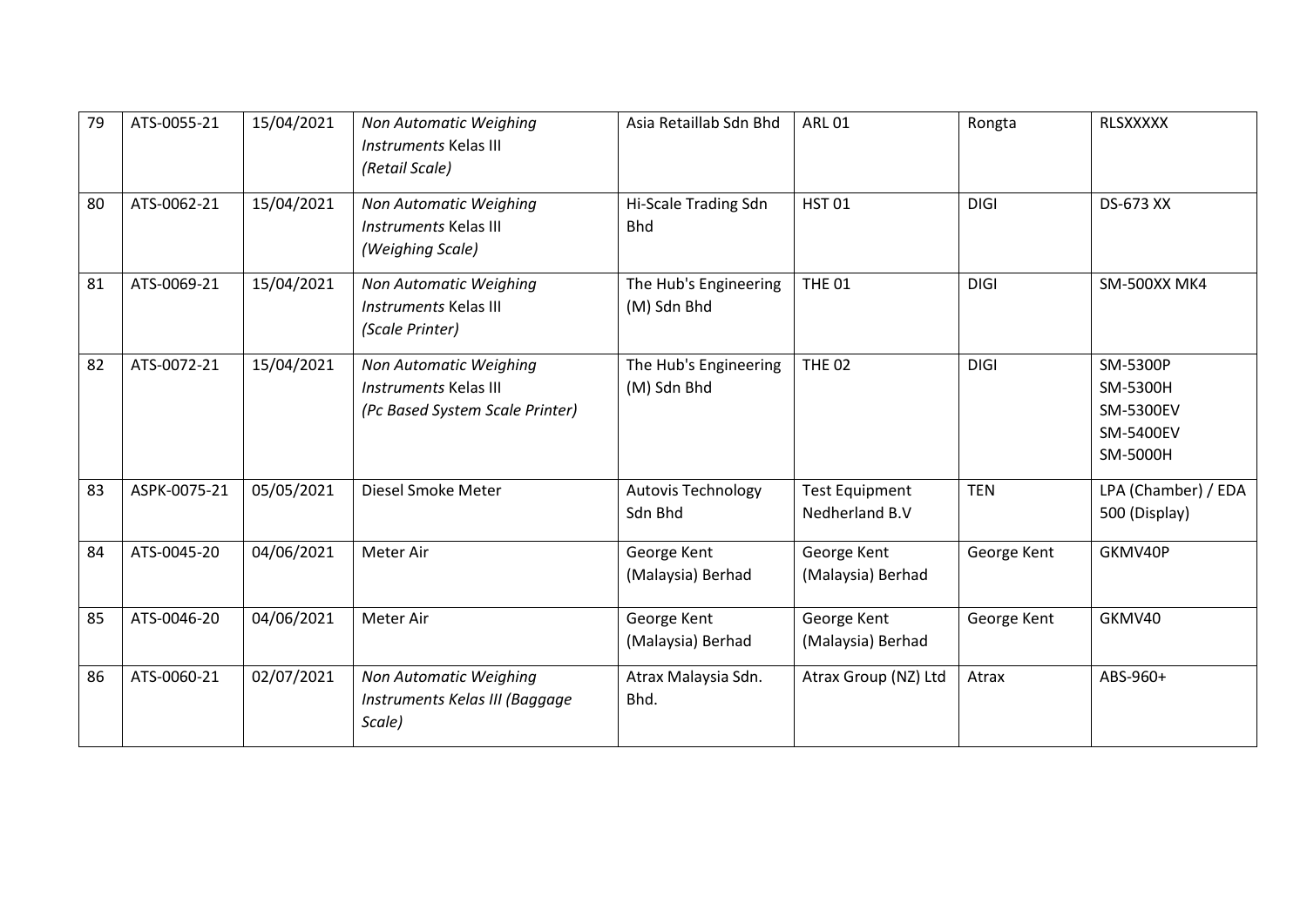| 87 | ATS-0121-21 | 02/07/2021 | <b>Non Automatic Weighing</b><br>Instruments Kelas III (Electronic<br>Scale) | <b>Mdotpos Distributors</b><br>Sdn.Bhd.          | <b>MD04</b>                     | iMin                            | W23 and C Series<br>(C01, C02 and C03<br>models                                          |
|----|-------------|------------|------------------------------------------------------------------------------|--------------------------------------------------|---------------------------------|---------------------------------|------------------------------------------------------------------------------------------|
| 88 | ATS-0122-21 | 02/07/2021 | Non Automatic Weighing<br>Instruments Kelas III (Bench Scale)                | Ing Heng Trading<br>Company                      | IHT01                           | IHT01                           | YH-T7 and YH-T7+E                                                                        |
| 89 | ATS-0058-21 | 02/07/2021 | Dispenser Minyak Mudah Alih<br>Untuk Kenderaan Bermotor                      | Arinex Sdn. Bhd.                                 | <b>Total Control</b><br>Systems | <b>Total Control</b><br>Systems | TCS-682-15                                                                               |
| 90 | ATS-0082-21 | 02/07/2021 | Non-Automatic Weighing<br>Instruments Kelas III (Weighbridge)                | TOP GLOVE Sdn Bhd                                | $\overline{\phantom{a}}$        |                                 | TG/F5/WB-SD-2-<br>9x2M-80MT                                                              |
| 91 | ATS-0083-21 | 02/07/2021 | Non Automatic Weighing<br>Instruments Kelas III (Weighbridge)                | <b>SYNCTRONIX</b><br>TECHNOLOGY (M)<br>SDN. BHD. | <b>SPS 08</b>                   | <b>SPS 08</b>                   | SYNC-X9-S60PLXX<br>SYNC-X9-S60PTXX                                                       |
| 92 | ATS-0084-21 | 02/07/2021 | Non Automatic Weighing<br>Instruments Kelas III (Weighbridge)                | <b>SYNCTRONIX</b><br>TECHNOLOGY (M)<br>SDN. BHD. | SPS09                           | <b>SPS 09</b>                   | SYNC-X9-S50PLXX<br>SYNC-X9-S50PTXX                                                       |
| 93 | ATS-0085-21 | 02/07/2021 | Non Automatic Weighing<br>Instruments Kelas III (Weighbridge)                | <b>SYNCTRONIX</b><br>TECHNOLOGY (M)<br>SDN. BHD. | <b>SPS 10</b>                   | <b>SPS 10</b>                   | SYNC-X9-C60PLXX<br>SYNC-X9-C60PTXX                                                       |
| 94 | ATS-0086-21 | 02/07/2021 | <b>Automatic Weighing Instriments</b><br>Kelas XIII(1) (Checkweigher)        | Ishida System (M) Sdn<br><b>Bhd</b>              | Ishida Co. Ltd.                 | Ishida                          | DACS-GN-S150-<br>XX/PB(WP)<br>DACS-GN-S300-<br>XXX/PB(WP)<br>DACS-GN-S600-<br>XXX/PB(WP) |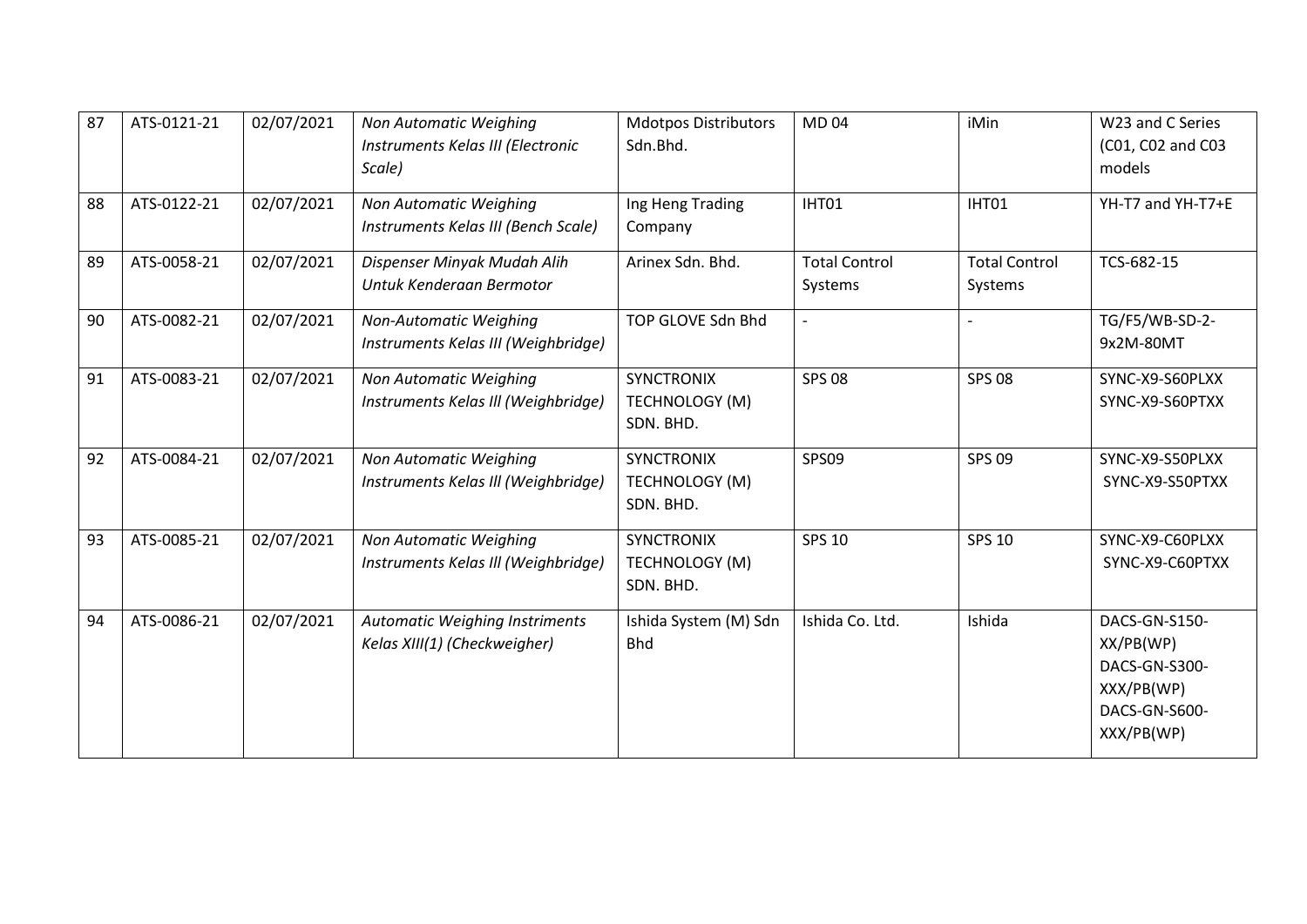| 95  | ATS-0087-21  | 02/07/2021 | Non Automatic Weighing<br>Instruments Kelas III (Weighbridge)                                                    | <b>TOTAL WEIGHING</b><br>SYSTEM  | <b>TOTALWS 01</b> | <b>TOTALWS 01</b> | <b>Weighing Concrete</b><br>Deck-18.0m |
|-----|--------------|------------|------------------------------------------------------------------------------------------------------------------|----------------------------------|-------------------|-------------------|----------------------------------------|
| 96  | ASPK-0088-21 | 02/07/2021 | <b>Automatic Instruments For</b><br>Weighing Road Vehicles In Motion<br>And Measuring Axle Loads (Kelas<br>10, F | AVERY MALAYSIA SDN.<br>BHD.      | Intercomp Company | Intercomp         | LS630                                  |
| 97  | ATS-0089-21  | 02/07/2021 | Non Automatic Weighing<br>Instruments Kelas III (Price<br>Computing Scale)                                       | USCELLS (M) SDN.<br>BHD.         | <b>USC 01</b>     | Win               | AA                                     |
| 98  | ATS-0090-21  | 02/07/2021 | Non Automatic Weighing<br>Instruments Kelas III (Digital Label<br><b>Pricing Scale)</b>                          | USCELLS (M) SDN.<br>BHD.         | <b>USC 02</b>     | <b>BM</b>         | TM-xXX                                 |
| 99  | ATS-0091-21  | 02/07/2021 | Non Automatic Weighing<br>Instruments Kelas III (Price<br>Computing Scale)                                       | USCELLS (M) SDN.<br>BHD.         | <b>USC 03</b>     | <b>BM</b>         | SPS and SPE                            |
| 100 | ATS-0092-21  | 02/07/2021 | Non Automatic Weighing<br>Instruments Kelas III (Spring Scale)                                                   | USCELLS (M) SDN.<br>BHD.         | <b>USC 04</b>     | <b>BM</b>         | MD-XXX                                 |
| 101 | ATS-0093-21  | 02/07/2021 | Non Automatic Weighing<br>Instruments Kelas III (Weighbridge)                                                    | <b>BRAVEFIELD SDN.</b><br>BHD.   | <b>BRAVE 01</b>   | <b>BRAVE 01</b>   | PS-XXXM-XXT CD                         |
| 102 | ATS-0094-21  | 02/07/2021 | Non Automatic Weighing<br>Instruments Kelas III (Weighbridge)                                                    | <b>BRAVEFIELD SDN.</b><br>BHD.   | <b>BRAVE 02</b>   | <b>BRAVE 02</b>   | PS-XXXM-XXT-SDXX                       |
| 103 | ATS-0095-21  | 02/07/2021 | Non Automatic Weighing<br>Instruments Kelas III (Weighbridge)                                                    | Cardinal Weighing (M)<br>Sdn Bhd | Cardinal 01       | Cardinal          | Dauntless Digital<br>(SS-P-CP-1260)    |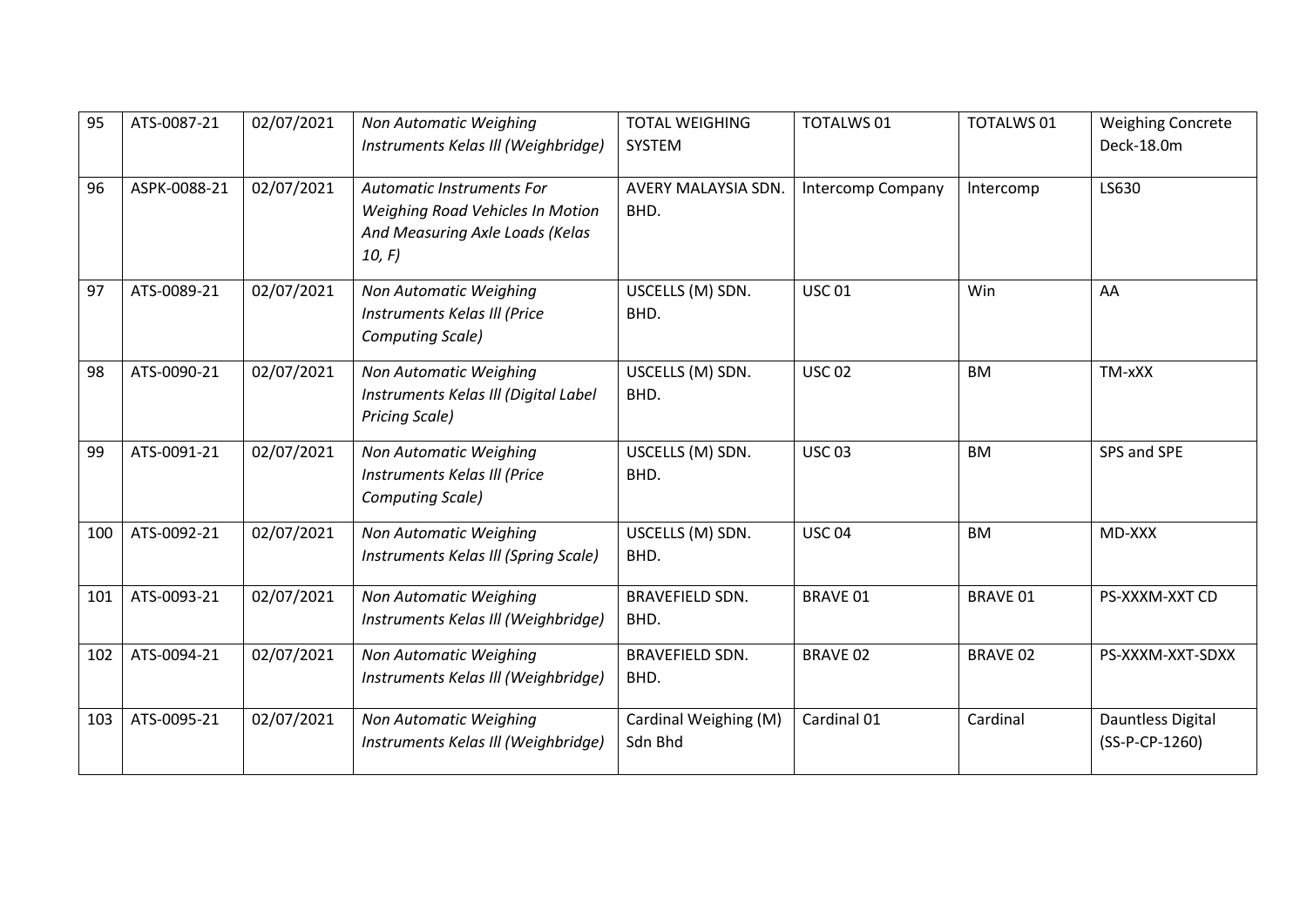| 104 | ATS-0096-21 | 02/07/2021 | Non Automatic Weighing              | Cardinal Weighing (M) | Cardinal 02 | Cardinal | Dauntless Digital    |
|-----|-------------|------------|-------------------------------------|-----------------------|-------------|----------|----------------------|
|     |             |            | Instruments Kelas III (Weighbridge) | Sdn Bhd               |             |          | (SS-P-CP-1880)       |
|     |             |            |                                     |                       |             |          |                      |
| 105 | ATS-0097-21 | 02/07/2021 | Non Automatic Weighing              | Cardinal Weighing (M) | Cardinal 03 | Cardinal | Dauntless ASD-C-     |
|     |             |            | Instruments Kelas III (Weighbridge) | Sdn Bhd               |             |          | Semi-Pit (Analog)    |
|     |             |            |                                     |                       |             |          | Dauntless ASD-C-     |
|     |             |            |                                     |                       |             |          | Semi-Pit (Semi-      |
|     |             |            |                                     |                       |             |          | Digital)             |
|     |             |            |                                     |                       |             |          | Dauntless ASD-C-     |
|     |             |            |                                     |                       |             |          | Semi-Pit (Digital)   |
|     |             |            |                                     |                       |             |          | Dauntless ASD-C-Pit- |
|     |             |            |                                     |                       |             |          | Less (Analog)        |
|     |             |            |                                     |                       |             |          | Dauntless ASD-C-Pit- |
|     |             |            |                                     |                       |             |          | Less (Semi-Digital)  |
|     |             |            |                                     |                       |             |          | Dauntless ASD-C-Pit- |
|     |             |            |                                     |                       |             |          |                      |
|     |             |            |                                     |                       |             |          | Less (Digital)       |
|     |             |            |                                     |                       |             |          |                      |
| 106 | ATS-0098-21 | 02/07/2021 | Non Automatic Weighing              | Cardinal Weighing (M) | Cardinal 04 | Cardinal | Dauntless ASD-S-     |
|     |             |            | Instruments Kelas III (Weighbridge) | Sdn Bhd               |             |          | Semi-Pit (Analog)    |
|     |             |            |                                     |                       |             |          | Dauntless ASD-S-     |
|     |             |            |                                     |                       |             |          | Semi-Pit (Semi-      |
|     |             |            |                                     |                       |             |          | Digital)             |
|     |             |            |                                     |                       |             |          | Dauntless ASD-S-     |
|     |             |            |                                     |                       |             |          | Semi-Pit (Digital)   |
|     |             |            |                                     |                       |             |          | Dauntless ASD-S-Pit- |
|     |             |            |                                     |                       |             |          | Less (Analog)        |
|     |             |            |                                     |                       |             |          | Dauntless ASD-S-Pit- |
|     |             |            |                                     |                       |             |          | Less (Semi-Digital)  |
|     |             |            |                                     |                       |             |          | Dauntless ASD-S-Pit- |
|     |             |            |                                     |                       |             |          | Less (Digital)       |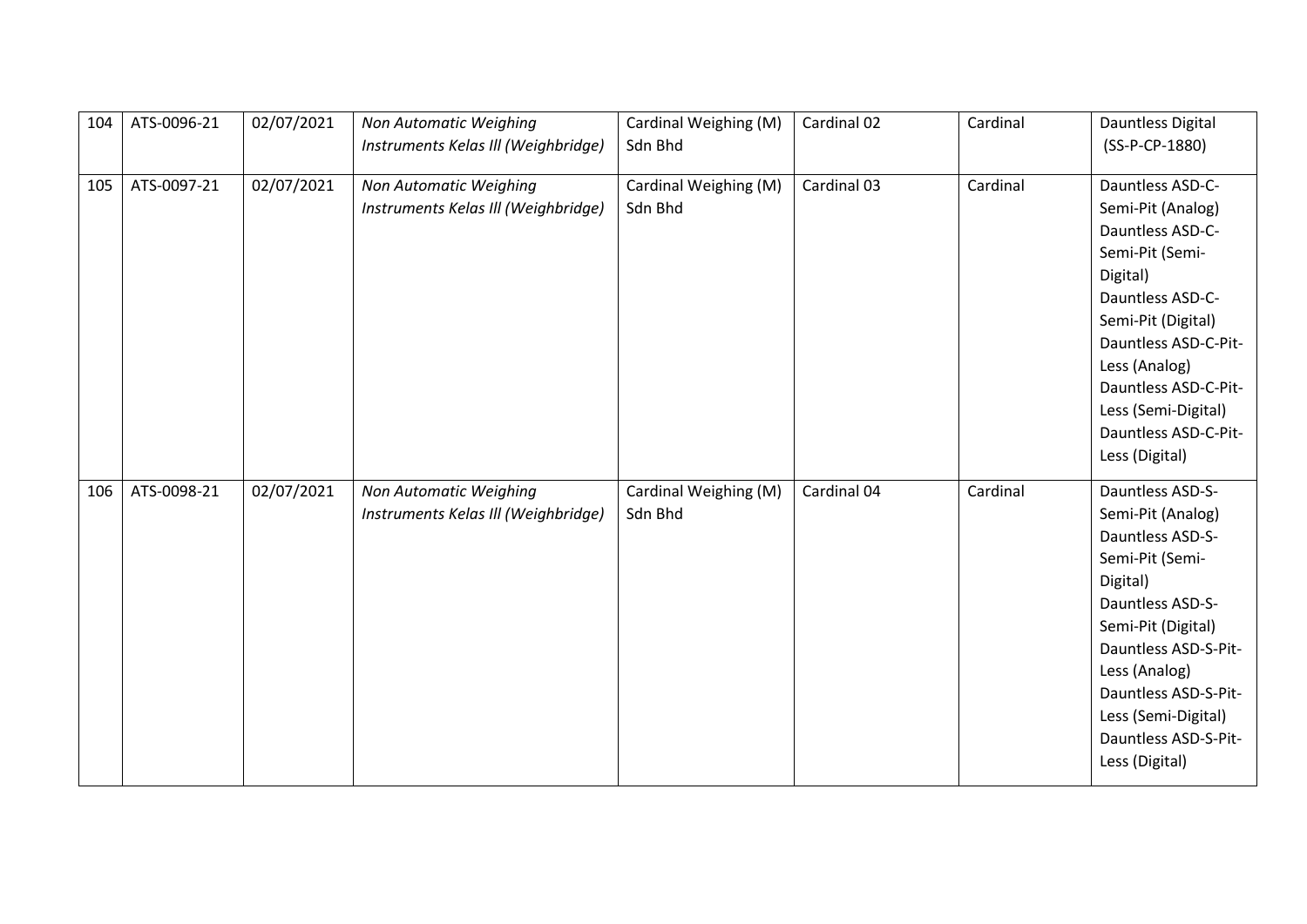| 107 | ATS-0099-21 | 02/07/2021 | <b>Non Automatic Weighing</b>       | Dynaweight Scale       | <b>DS 06</b>  | <b>DS 06</b>  | DWL-PL-CD-1830-6  |
|-----|-------------|------------|-------------------------------------|------------------------|---------------|---------------|-------------------|
|     |             |            | Instruments Kelas III (WEighbridge) | (Malaysia) Sdn Bhd     |               |               | DWL-PL-CD-XXM-6LC |
| 108 | ATS-0100-21 | 02/07/2021 | Non Automatic Weighing              | Dynaweight Scale       | <b>DS 07</b>  | <b>DS 07</b>  | DW-SP-SD-1830-8   |
|     |             |            | Instruments Kelas III (Weighbridge) | (Malaysia) Sdn Bhd     |               |               | DW-PL-SD-XXXX-X   |
|     |             |            |                                     |                        |               |               | DW-PL-SD-7.5M-4LC |
|     |             |            |                                     |                        |               |               | DW-PL-SD-XXM-XLC  |
|     |             |            |                                     |                        |               |               | DW-PL-DBSD-7.5M-  |
|     |             |            |                                     |                        |               |               | 4LC               |
|     |             |            |                                     |                        |               |               | DW-PL-DBSD-XXM-   |
|     |             |            |                                     |                        |               |               | <b>XLC</b>        |
| 109 | ATS-0101-21 | 02/07/2021 | Non Automatic Weighing              | MASSTECH WEIGHING      | MASSTECH01    | MASSTECH01    | MWEXXM-PLCD-XMX   |
|     |             |            | Instruments Kelas III (Weighbridge) | <b>ENTERPRISE SDN.</b> |               |               | MWE-PL-CD-XM-1M-  |
|     |             |            |                                     | BHD.                   |               |               | 18-150-XXT        |
|     |             |            |                                     |                        |               |               | MWE-PL-CD-X.XM-   |
|     |             |            |                                     |                        |               |               | 1M-18-150-30T     |
|     |             |            |                                     |                        |               |               | MWE1XM-PTCD-      |
|     |             |            |                                     |                        |               |               | 2MX               |
| 110 | ATS-0102-21 | 02/07/2021 | Non Automatic Weighing              | MASSTECH WEIGHING      | MASSTECH02    | MASSTECH02    | MWE15M-PLSD-2M1   |
|     |             |            | Instruments Kelas III (Weighbridge) | <b>ENTERPRISE SDN.</b> |               |               | MWE18M-PLSD-2M3   |
|     |             |            |                                     | BHD.                   |               |               |                   |
| 111 | ATS-0103-21 | 02/07/2021 | Non Automatic Weighing              | <b>SET WEIGHING</b>    | <b>SET 01</b> | <b>SET 01</b> | SET-FS-X.X-XXXX   |
|     |             |            | Instruments Kelas III (Electronic   | SYSTEMS SDN. BHD.      |               |               |                   |
|     |             |            | Floor Scale)                        |                        |               |               |                   |
| 112 | ATS-0104-21 | 02/07/2021 | Non Automatic Weighing              | <b>SET WEIGHING</b>    | <b>SET 02</b> | <b>SET 02</b> | SET-PLWB-XXXXXCD- |
|     |             |            | Instruments Kelas III (Weighbridge) | SYSTEMS SDN. BHD.      |               |               | PC                |
|     |             |            |                                     |                        |               |               |                   |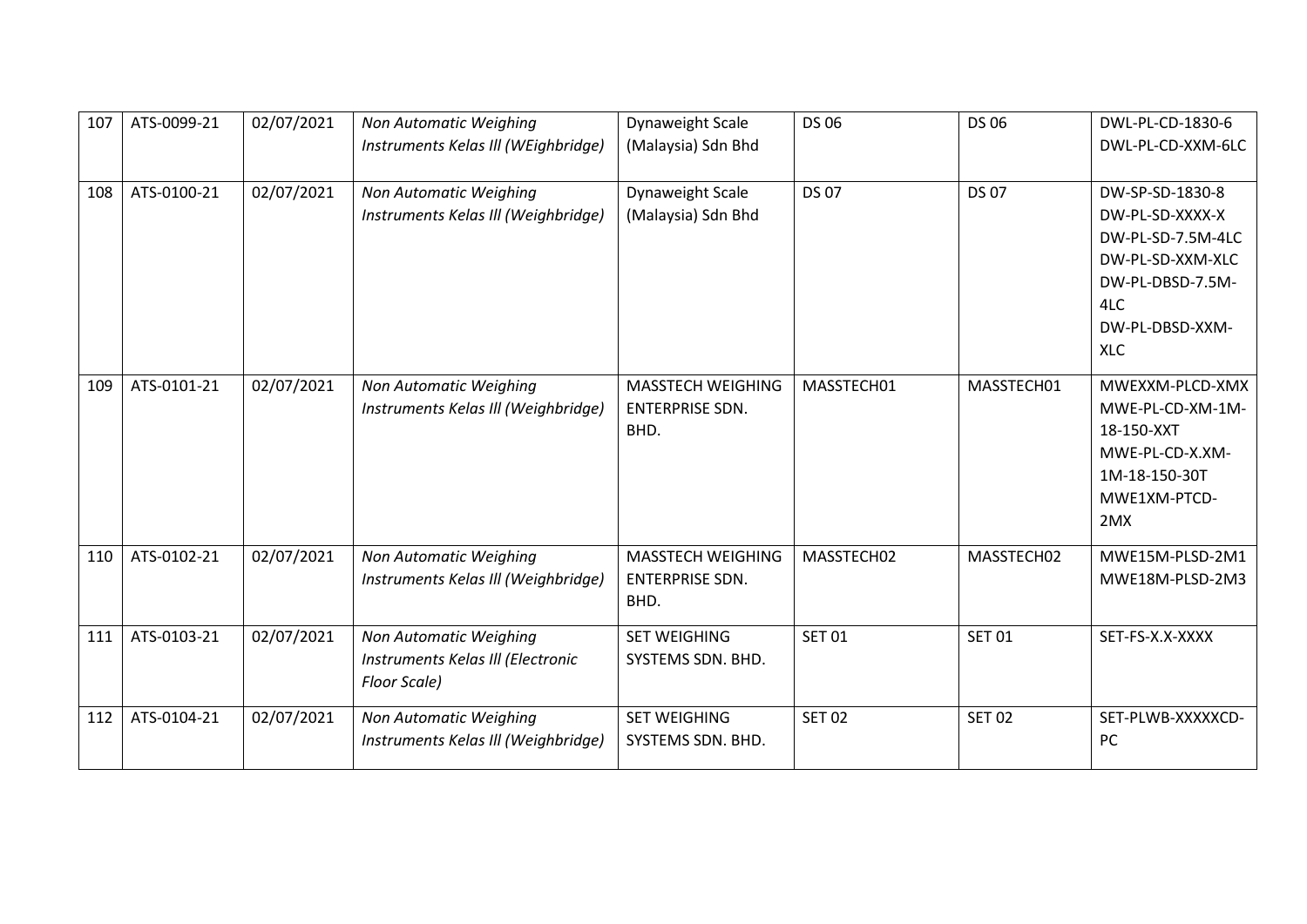| 113 | ATS-0105-21 | 02/07/2021 | Non Automatic Weighing<br>Instruments Kelas III (Weighbridge) | <b>SET WEIGHING</b><br>SYSTEMS SDN. BHD.               | <b>SET 03</b>  | <b>SET 03</b>  | SET-PLWB-12018CD-<br>AC/3.4                                                 |
|-----|-------------|------------|---------------------------------------------------------------|--------------------------------------------------------|----------------|----------------|-----------------------------------------------------------------------------|
| 114 | ATS-0106-21 | 02/07/2021 | Non Automatic Weighing<br>Instruments Kelas III (Weighbridge) | <b>SET WEIGHING</b><br>SYSTEMS SDN. BHD.               | <b>SET 04</b>  | <b>SET 04</b>  | SET-PLWB-XXXXCD-<br>PC                                                      |
| 115 | ATS-0107-21 | 02/07/2021 | Non Automatic Weighing<br>Instruments Kelas III (Weighbridge) | <b>SET WEIGHING</b><br>SYSTEMS SDN. BHD.               | <b>SET 05</b>  | <b>SET 05</b>  | SET-PWB-XXXX                                                                |
| 116 | ATS-0108-21 | 02/07/2021 | Non Automatic Weighing<br>Instruments Kelas III (Weighbridge) | <b>GUARDIAN WEIGHING</b><br>SDN. BHD.                  | Guardian 01    | Guardian 01    | GPLS1880                                                                    |
| 117 | ATS-0109-21 | 02/07/2021 | Non Automatic Weighing<br>Instruments Kelas III (Weighbridge) | WEIGHTRONIC SDN.<br>BHD.                               | Weightronic 01 | Weightronic 01 | 2431/WB/001                                                                 |
| 118 | ATS-0110-21 | 02/07/2021 | Non Automatic Weighing<br>Instruments Kelas III (Weighbridge) | PARADIGM<br><b>TECHNOLOGY &amp;</b><br><b>SERVICES</b> | PARADIGM 01    | PARADIGM 01    | PTS/XXT/LSD-<br>XXM/XXM<br>PTS/50T/LSD-<br>12M/15M/18M                      |
| 119 | ATS-0112-21 | 02/07/2021 | Non Automatic Weighing<br>Instruments Kelas III (Weighbridge) | SP WEIGHING<br>SYSTEMS SDN. BHD.                       | <b>SPW 01</b>  | <b>SPW 01</b>  | SP-PX-CD-XXM-XM-<br>XX-XXX-2TB-XXXT<br>SP-PX-CD-XXM-XM-<br>XX-XXX-2TB-XXXT2 |
| 120 | ATS-0113-21 | 02/07/2021 | Non Automatic Weighing<br>Instruments Kelas III (Weighbridge) | SP WEIGHING<br>SYSTEMS SDN. BHD.                       | <b>SPW 02</b>  | <b>SPW 02</b>  | SP-PX-CD-XXM-XM-<br>XX-XXX-1TB-XXXT<br>SP-PX-CD-XXM-XM-<br>XX-XXX-1TB-XXXT2 |
| 121 | ATS-0114-21 | 02/07/2021 | Non Automatic Weighing<br>Instruments Kelas III (Weighbridge) | SP WEIGHING<br>SYSTEMS SDN. BHD.                       | <b>SPW 03</b>  | <b>SPW 03</b>  | SP-PX-CD-XXM-XM-<br>XX-XXX-XXXT                                             |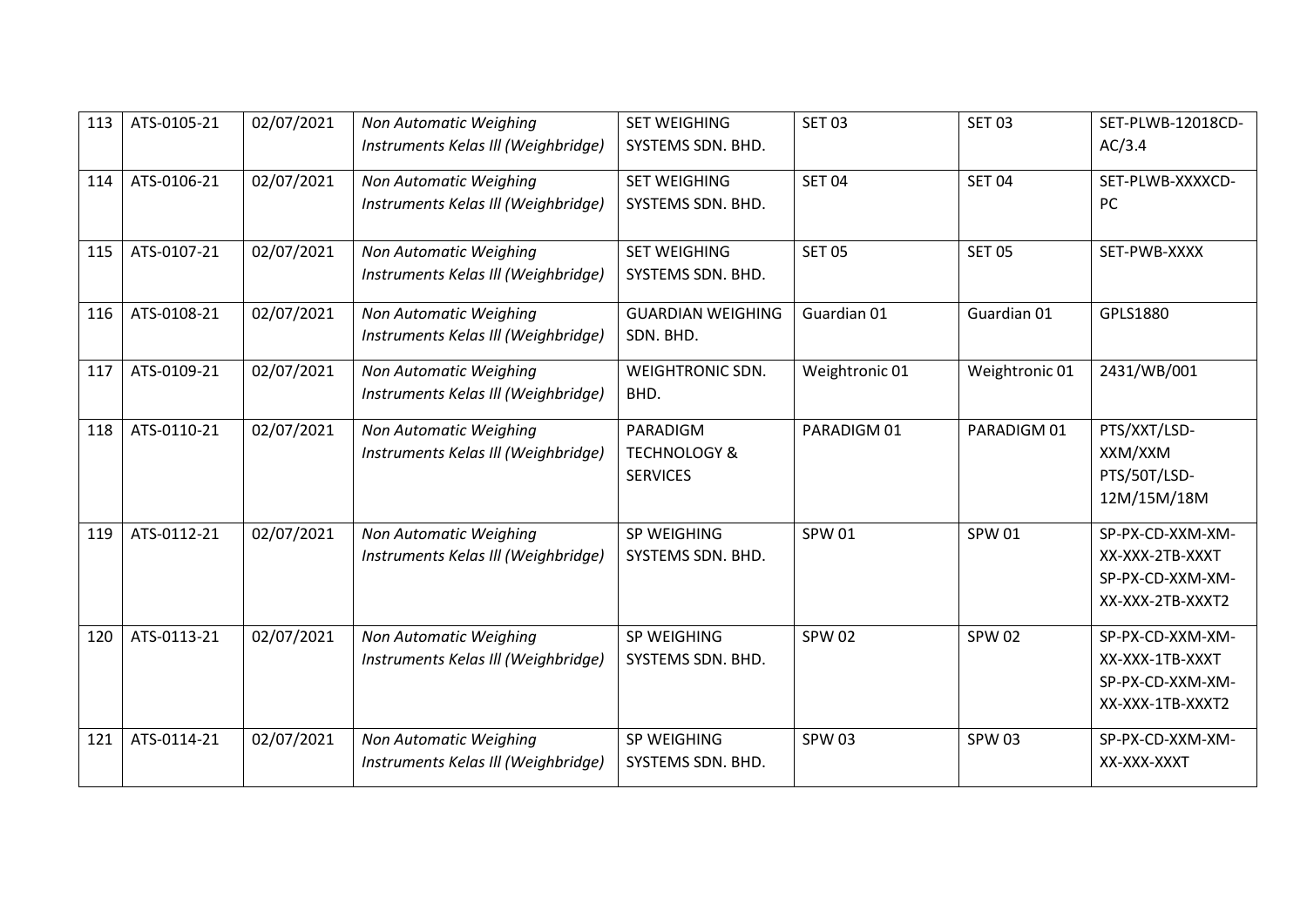| 122 | ATS-0125-21 | 02/07/2021 | Non Automatic Weighing<br>Instruments Kelas III (Truck Scales) | MAGODA WEIGHING<br><b>INSTRUMENT SDN.</b><br>BHD.          | <b>MWI02</b>                     | <b>MWI02</b>      | MTS-BXXXX                       |
|-----|-------------|------------|----------------------------------------------------------------|------------------------------------------------------------|----------------------------------|-------------------|---------------------------------|
| 123 | ATS-0126-21 | 02/07/2021 | Non Automatic Weighing<br>Instruments Kelas III (Truck Scales) | MAGODA WEIGHING<br><b>INSTRUMENT SDN.</b><br>BHD.          | <b>MWI03</b>                     | <b>MWI03</b>      | MTS-SXXXX                       |
| 124 | ATS-0115-21 | 19/07/2021 | Non Automatic Weighing<br>Instruments Kelas III (Weighbridge)  | <b>FGV Palm Industries</b><br>Sdn Bhd (Pahang)             |                                  |                   | FELDA-SD-XXC<br>FELDA-CD-XXC    |
| 125 | ATS-0116-21 | 19/07/2021 | Non Automatic Weighing<br>Instruments Kelas III (Weighbridge)  | <b>FGV Palm Industries</b><br>Sdn Bhd<br>(Johor)           |                                  | $\blacksquare$    | FELDA-SD-XXJ<br>FELDA-CD-XXJ    |
| 126 | ATS-0117-21 | 19/07/2021 | Non Automatic Weighing<br>Instruments Kelas III (Weighbridge)  | <b>FGV Palm Industries</b><br>Sdn Bhd<br>(Perak)           | $\overline{\phantom{a}}$         |                   | FELDA-SD-XXA                    |
| 127 | ATS-0118-21 | 19/07/2021 | Non Automatic Weighing<br>Instruments Kelas III (Weighbridge)  | <b>FGV Palm Industries</b><br>Sdn Bhd<br>(Kelantan)        |                                  |                   | FELDA-SD-XXD<br>FELDA-CD-XXD    |
| 128 | ATS-0119-21 | 19/07/2021 | Non Automatic Weighing<br>Instruments Kelas III (Weighbridge)  | <b>FGV Palm Industries</b><br>Sdn Bhd<br>(Terengganu)      |                                  |                   | FELDA-SD-XXT                    |
| 129 | ATS-0120-21 | 19/07/2021 | Non Automatic Weighing<br>Instruments Kelas III (Weighbridge)  | <b>FGV Palm Industries</b><br>Sdn Bhd<br>(Negeri Sembilan) |                                  |                   | FELDA-SD-XXNS<br>FELDA-CD-XXNS  |
| 130 | ATS-0124-21 | 22/07/2021 | Software for Weighbridge                                       | Domain Connect Sdn<br><b>Bhd</b>                           | Domain Connect Sdn<br><b>Bhd</b> | Domain<br>Connect | Domain Weighing<br>System (DWS) |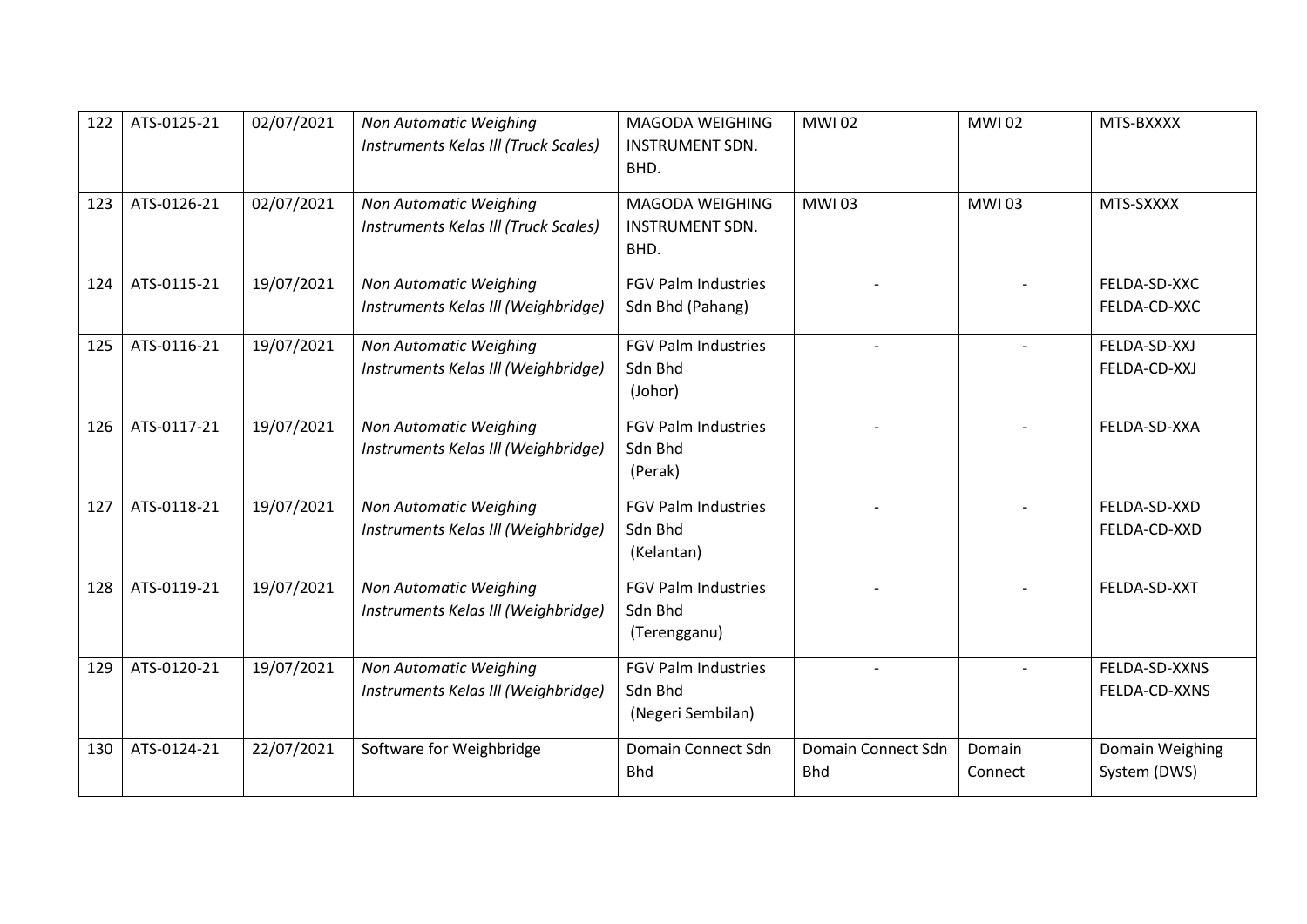| 131 | ASPK-0076-21 | 12/08/2021 | Diesel Smoke Meter                     | <b>Autovis Technology</b>   | <b>Test Equipment</b> |                 | LPA (Chamber) /     |
|-----|--------------|------------|----------------------------------------|-----------------------------|-----------------------|-----------------|---------------------|
|     |              |            |                                        | Sdn Bhd                     | Nedherland B.V        |                 | ET110-31W (Display) |
| 132 | ASPK-0131-21 | 12/08/2021 | Single Phase Static Electricity        | <b>Interfleet Rail</b>      | Zeijiang Goldcard     | <b>GOLDCARD</b> | <b>UNP112</b>       |
|     |              |            | Meter                                  | Engineering &               | Power-Tech Co. Ltd.   |                 |                     |
|     |              |            |                                        | Consulting Sdn Bhd          |                       |                 |                     |
| 133 | ASPK-0133-21 | 25/08/2021 | Meter elektrik statik tiga fasa        | <b>KWA Solutions Sdn</b>    | <b>ITRON</b>          | <b>ITRON</b>    | SL7000              |
|     |              |            | (operasi pengubah)                     | <b>Bhd</b>                  |                       |                 |                     |
|     |              |            | (kelas 0.2s)                           |                             |                       |                 |                     |
| 134 | ASPK-0135-21 | 25/08/2021 | Meter elektrik statik tiga fasa (kelas | <b>Milipol Technologies</b> | Jiangsu Linyang       | <b>LINYANG</b>  | SM350               |
|     |              |            | 1)                                     | Sdn Bhd                     | Energy Co. Ltd        |                 |                     |
| 135 | ASPK-0132-21 | 25/08/2021 | Meter elektrik statik tiga fasa        | <b>VSD Automation Sdn</b>   | <b>EMH Metering</b>   | <b>EMH</b>      | LZQJ-XC             |
|     |              |            | (operasi pengubah)                     | <b>Bhd</b>                  | GmbH & Co KG          |                 |                     |
|     |              |            | (kelas 0.2s)                           |                             |                       |                 |                     |
| 136 | ATS-0078-21  | 01/10/2021 | Dispenser Minyak Untuk                 | IPS Oil & Gas               | <b>MEPSAN PETROL</b>  | <b>MEPSAN</b>   | <b>SMARTLINE H</b>  |
|     |              |            | Kenderaan Bermotor                     | Engineering                 | Cihazlari Sanayi      |                 |                     |
|     |              |            |                                        |                             | Ticaret A.S.          |                 |                     |
| 137 | ATS-0079-21  | 01/10/2021 | Dispenser Minyak Untuk                 | IPS Oil & Gas               | <b>MEPSAN PETROL</b>  | <b>MEPSAN</b>   | <b>SMARTLINE C</b>  |
|     |              |            | Kenderaan Bermotor                     | Engineering                 | Cihazlari Sanayi      |                 |                     |
|     |              |            |                                        |                             | Ticaret A.S.          |                 |                     |
| 138 | ATS-0081-21  | 01/10/2021 | Non-Automatic Weighing                 | Avery Malaysia Sdn          | AM 01                 | <b>EXCELL</b>   | AWH3, AM3-XXX-XX    |
|     |              |            | Instruments kelas III                  | <b>Bhd</b>                  |                       |                 | AND ACH3-XXX        |
|     |              |            | (Weighing Scale)                       |                             |                       |                 |                     |
| 139 | ATS-0134-21  | 01/10/2021 | Non-Automatic Weighing                 | Avery Malaysia Sdn          | <b>AVERY WEIGH-</b>   | Avery Weigh-    | <b>Avery BSL</b>    |
|     |              |            | Instruments kelas III                  | <b>Bhd</b>                  | TRONIX.               | Tronix          |                     |
|     |              |            | (Digital Bench Scale)                  |                             |                       |                 |                     |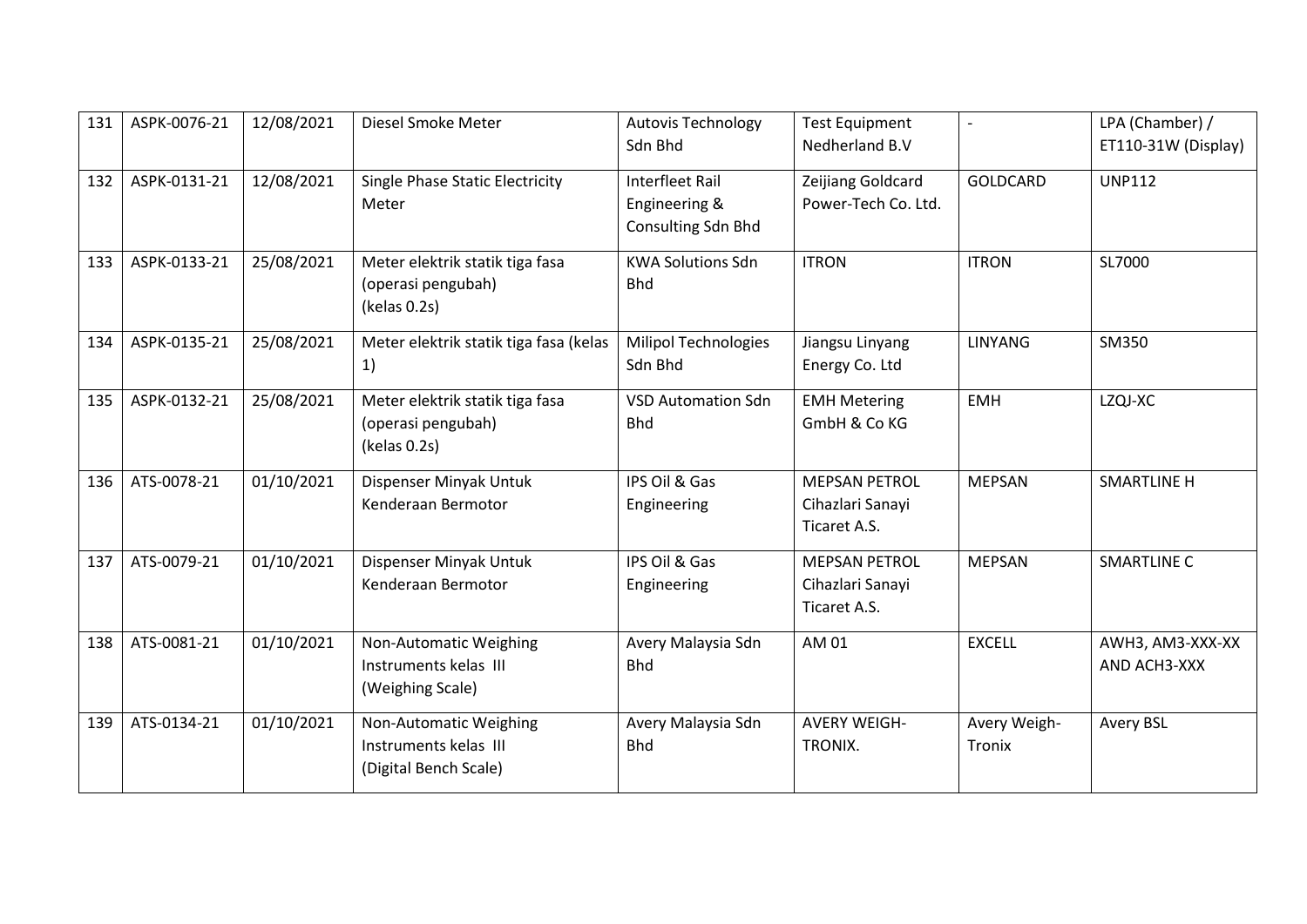| 140 | ATS-0137-21 | 01/10/2021 | Non-Automatic Weighing<br>Instruments kelas III<br>(Floor Scale)                                  | Avery Malaysia Sdn<br><b>Bhd</b>                        | <b>AVERY WEIGH-</b><br>TRONIX. | Avery Weigh-<br>Tronix | Avery H520XX                   |
|-----|-------------|------------|---------------------------------------------------------------------------------------------------|---------------------------------------------------------|--------------------------------|------------------------|--------------------------------|
| 141 | ATS-0138-21 | 01/10/2021 | Non-Automatic Weighing<br>Instruments kelas IIII<br>(Spring Scale - Hanging)                      | Avery Malaysia Sdn<br><b>Bhd</b>                        | <b>AVERY India Limited.</b>    | <b>SALTER</b>          | 235-XXX                        |
| 142 | ATS-0139-21 | 01/10/2021 | Non-Automatic Weighing<br>Instruments kelas III<br>(bench Scale)                                  | Avery Malaysia Sdn<br><b>Bhd</b>                        | <b>AVERY WEIGH-</b><br>TRONIX. | Avery Weigh-<br>Tronix | Avery H Bench Scale            |
| 143 | ATS-0140-21 | 01/10/2021 | Non-Automatic Weighing<br>Instruments kelas III<br>(Checkweigher)                                 | Avery Malaysia Sdn<br><b>Bhd</b>                        | <b>AVERY WEIGH-</b><br>TRONIX. | Avery Weigh-<br>Tronix | Avery ZQ375                    |
| 144 | ATS-0128-21 | 01/10/2021 | Non-Automatic Weighing<br>Instruments kelas III (Retail Scale)                                    | <b>RCS</b><br><b>COMMUNICATION</b><br>SYSTEMS SDN. BHD. | RCS04                          | RCS04                  | W-025X, M-525XX<br>and D-955XX |
| 145 | ATS-0038-20 | 01/10/2021 | Non-Automatic Weighing<br>Instruments Kelas I (Tuning-Fork<br>Analytical Balance)                 | Ishida System (M) Sdn<br><b>Bhd</b>                     | Ishida Co. Ltd.                | Vibra                  | <b>HTXXXXXXX</b>               |
| 146 | ATS-0039-20 | 01/10/2021 | Non-Automatic Weighing<br>Instruments Kelas I dan II                                              | Ishida System (M) Sdn.<br>Bhd.                          | Shinko Denshi Co.,<br>Ltd      | Vibra                  | LNXXXXX                        |
| 147 | ATS-0040-20 | 01/10/2021 | Non-Automatic Weighing<br>Instruments Kelas II (High Precision<br>Tuning-Fork Electronic Balance) | Ishida System (M) Sdn<br><b>Bhd</b>                     | Ishida Co. Ltd.                | Vibra                  | ALEXXXXXX                      |
| 148 | ATS-0129-21 | 01/10/2021 | Non-Automatic Weighing<br><b>Instruments Kelas III</b>                                            | Mobiweb Sdn. Bhd.                                       | MWB01                          | <b>ACLAS</b>           | PS1C                           |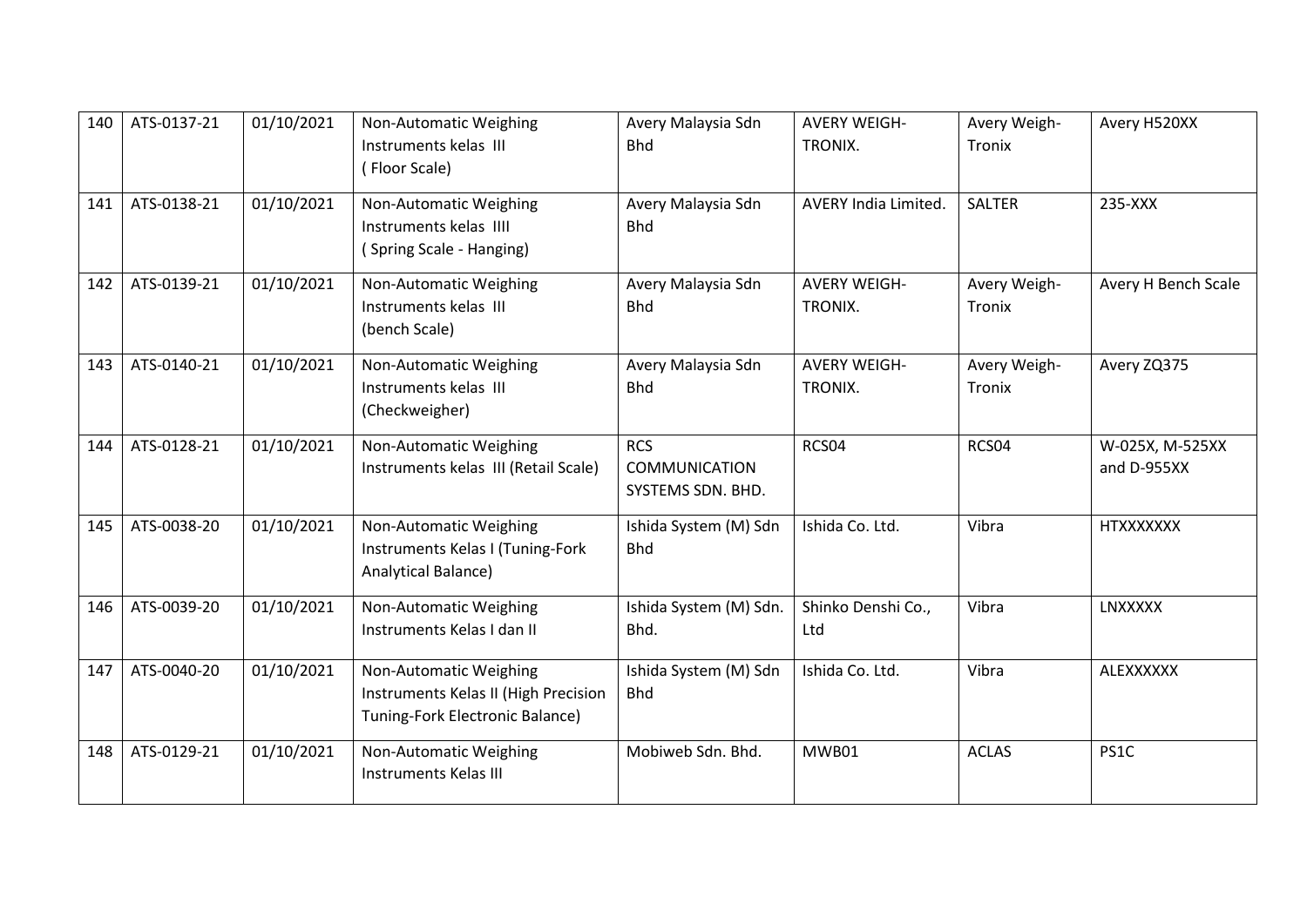| 149 | ATS-0130-21  | 01/10/2021 | Non-Automatic Weighing<br><b>Instruments Kelas III</b>                                                          | Ishida System (M) Sdn.<br>Bhd.                        | Xiamen Jadever<br>Scale Co. Ltd                   | Jadever                    | JCA-XXX                              |
|-----|--------------|------------|-----------------------------------------------------------------------------------------------------------------|-------------------------------------------------------|---------------------------------------------------|----------------------------|--------------------------------------|
| 150 | ATS-0123-21  | 11/10/2021 | DISPENSER MINYAK UNTUK<br><b>KENDERAAN BERMOTOR</b>                                                             | De Pump (M) Sdn Bhd                                   | Beijing Sanki<br>Petroleum<br>Technology Co., Ltd | <b>SANKI Prime</b>         | <b>SK Series</b>                     |
| 151 | ASPK-0127-21 | 11/10/2021 | Diafragma Meter For Gas                                                                                         | <b>VSD Automation Sdn</b><br><b>Bhd</b>               | HangZhou Beta<br>Meter Co., Ltd                   | Beta                       | G4, G2.5, and G1.6                   |
| 152 | ATS-0142-21  | 08/11/2021 | Non-Automatic Weighing<br><b>Instruments Kelas III</b><br>(Truck Scale)                                         | <b>EUROPE WEIGH</b><br>TRAIDING (M)<br><b>SDN BHD</b> | <b>EUROPE WEIGH 01</b>                            | SENSOCAR                   | SENSOCAR-4XXXTCT<br>SENSOCAR-6XXXTCT |
| 153 | ATS-0151-21  | 08/11/2021 | Non-Automatic Weighing<br><b>Instruments Kelas III</b><br>(Electronic Weighing Scale)                           | MAGODA WEIGHING<br><b>INSTRUMENT</b><br>SDN. BHD.     | <b>MWI03</b>                                      | <b>MAGODA</b>              | mLite<br>mPro-200                    |
| 154 | ATS-0136-21  | 08/11/2021 | Non-Automatic Weighing<br><b>Instruments Kelas III</b><br>(MAGODA Concrete Top Truck<br>Scale)                  | MAGODA WEIGHING<br><b>INSTRUMENT</b><br>SDN. BHD.     | <b>MWI03</b>                                      | MAGODA AND<br><b>MAVIN</b> | MTS-CXXXX                            |
| 155 | ATS-0143-21  | 08/11/2021 | Non-Automatic Weighing<br><b>Instruments Kelas III</b><br>(SENSOCAR Steel Top Truck Scale)                      | <b>EUROPE WEIGH</b><br>TRAIDING (M)<br><b>SDN BHD</b> | <b>EUROPE WEIGH 01</b>                            | SENSOCAR                   | SENSOCAR-4XXXTUS<br>SENSOCAR-6XXXTUS |
| 156 | ASPK-0144-21 | 08/11/2021 | <b>Automatic Instruments For</b><br>Weighing Road Vehicles In Motion<br>And Measuring Axle Loads<br>(KELAS 5,E) | PUSPAKOM SDN BHD                                      | <b>PUSPAKOM SDN</b><br><b>BHD</b>                 | $\overline{a}$             | PUSPAKOM-XXCZ                        |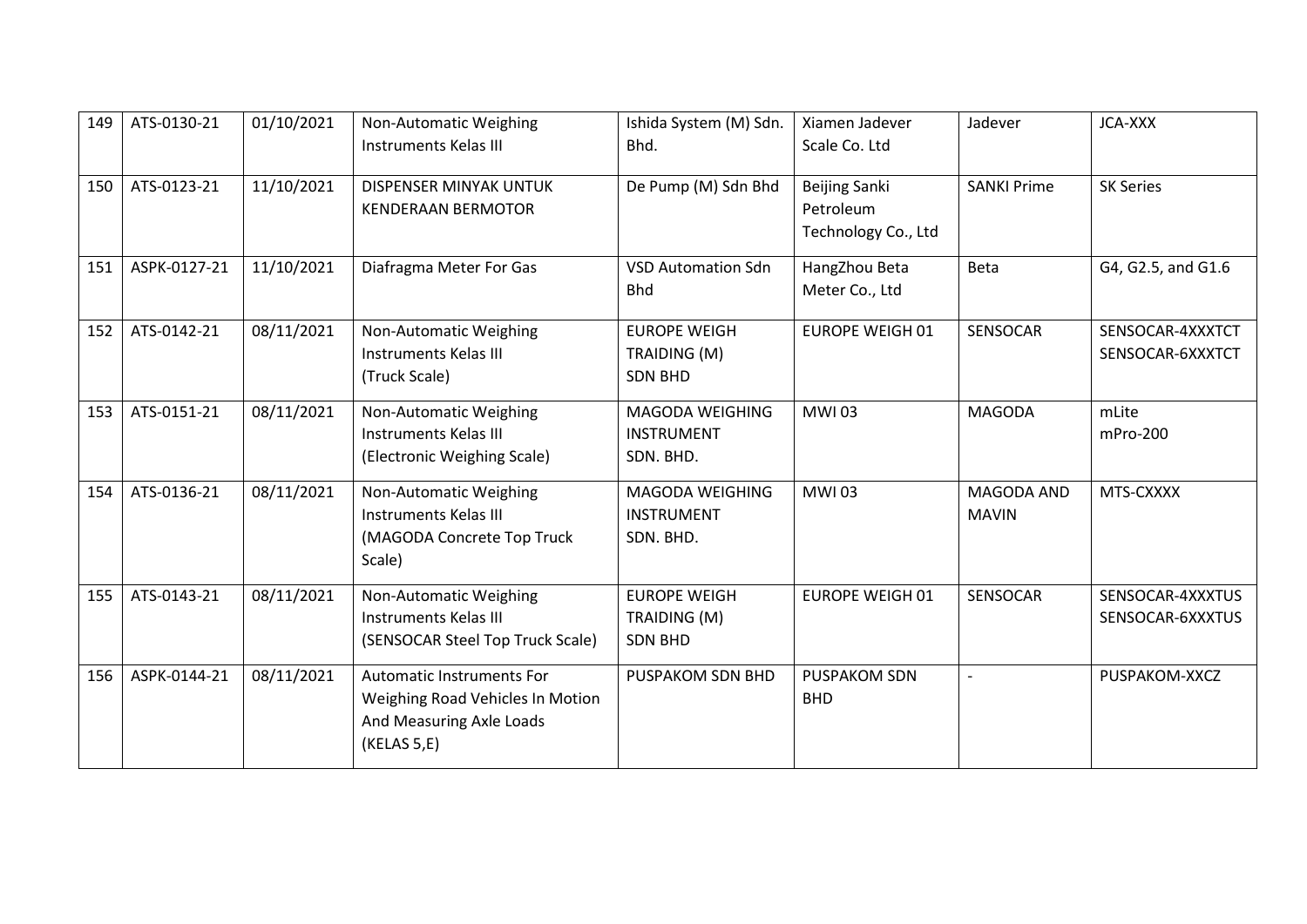| 157 | ATS-0111-21  | 08/11/2021 | Non-Automatic Weighing<br><b>Instruments Kelas III</b>            | SP WEIGHING<br>SYSTEMS SDN BHD    | <b>SPW03</b>                                           | <b>SPW 03</b>   | SP-PX-SD-XXM-XM-<br>XX-XXT<br>SP-PX-SD-XXM-XM-<br>XX-12MM-XXXT<br>SP-PT-SD-XXM-XM-<br>21-5L-XXT<br>SP-PT-SD-XXM-XM-<br>XX-5L-12MM-XXXT |
|-----|--------------|------------|-------------------------------------------------------------------|-----------------------------------|--------------------------------------------------------|-----------------|----------------------------------------------------------------------------------------------------------------------------------------|
| 158 | ASPK-0154-21 | 08/11/2021 | Meter elektrik statik satu fasa                                   | Krizik (M) Sdn. Bhd.              | Krizik (M) Sdn. Bhd.                                   | <b>KMSB</b>     | SGM-C2                                                                                                                                 |
| 159 | ASPK-0155-21 | 08/11/2021 | Meter elektrik statik tiga fasa                                   | Krizik (M) Sdn. Bhd.              | Krizik (M) Sdn. Bhd.                                   | <b>KMSB</b>     | SGM-C4                                                                                                                                 |
| 160 | ASPK-0159-21 | 08/11/2021 | Meter elektrik statik satu fasa                                   | Primelux Energy Sdn<br><b>Bhd</b> | Zhejiang Wellsun<br>Intelligent<br>Technology Co. Ltd. | WELLSUN         | WSA110-S01                                                                                                                             |
| 161 | ASPK-0160-21 | 08/11/2021 | Meter elektrik statik tiga fasa                                   | Primelux Energy Sdn<br><b>Bhd</b> | Zhejiang Wellsun<br>Intelligent<br>Technology Co. Ltd. | WELLSUN         | WSA310-P01                                                                                                                             |
| 162 | ASPK-0156-21 | 08/11/2021 | Alat pengesan kesalahan lampu<br>trafik merah jenis kamera statik | Jabatan Pengangkutan<br>Jalan     | <b>Redflex Traffic</b><br>System Pty Ltd               | <b>REDFLEX</b>  | REDFLEXred-radar<br>(MK4CCU-Mapping<br>Radar)                                                                                          |
| 163 | ASPK-0153-21 | 08/11/2021 | Alat pengesan kelajuan kenderaan<br>jenis kamera statik           | Jabatan Pengangkutan<br>Jalan     | <b>Redflex Traffic</b><br>System Pty Ltd               | <b>REDFLEX</b>  | RUCS (NK6 MK4<br>Camera System)                                                                                                        |
| 164 | ASPK-0161-21 | 08/11/2021 | Alat pengesan kelajuan kenderaan<br>jenis kamera statik           | Jabatan Pengangkutan<br>Jalan     | <b>JENOPTIK Robot</b><br>GmbH                          | <b>JENOPTIK</b> | TraffiStar S590                                                                                                                        |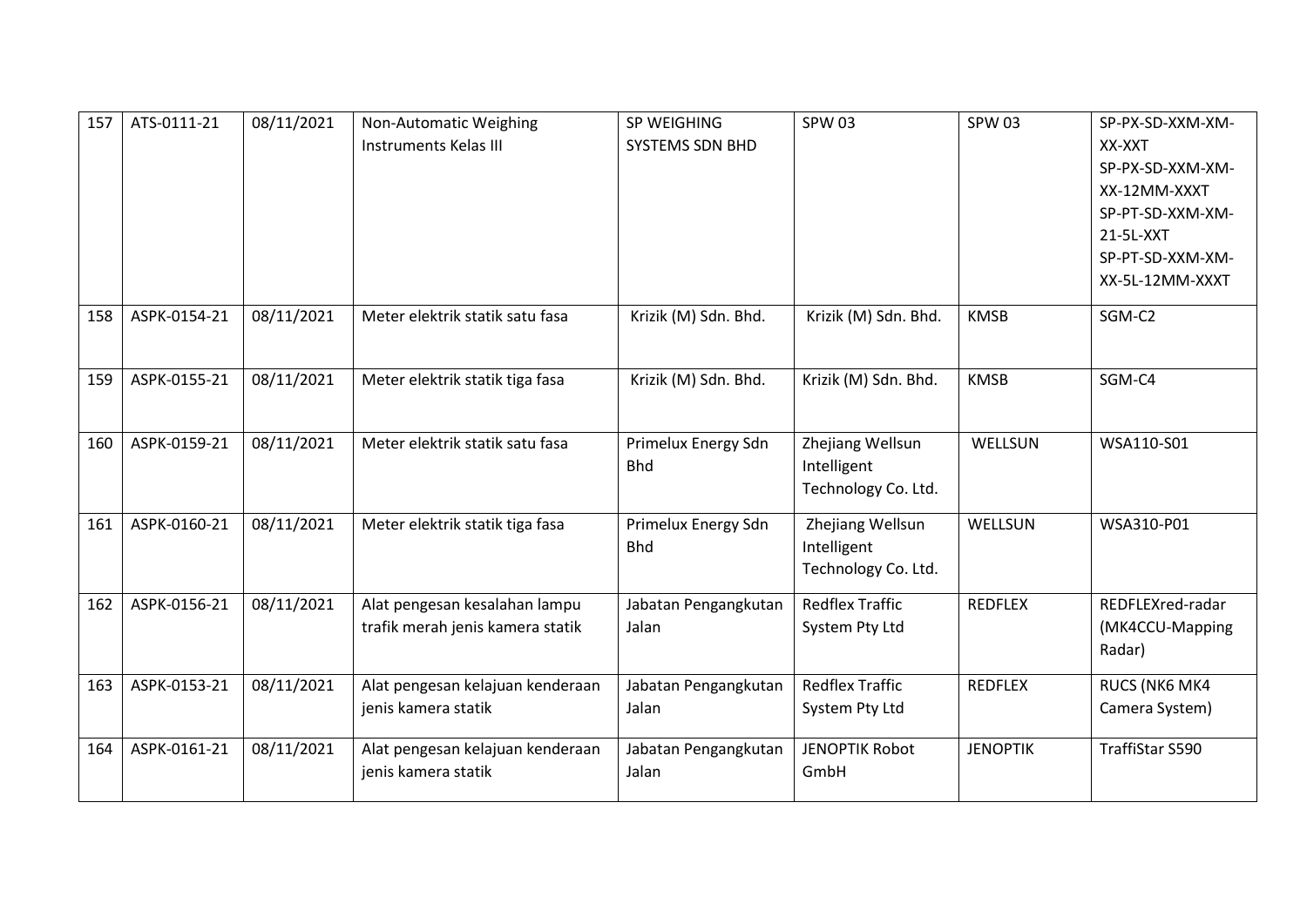| 165 | ASPK-0157-21 | 08/11/2021 | Alat pengesan kesalahan lampu<br>trafik merah jenis kamera statik                               | Jabatan Pengangkutan<br>Jalan       | <b>JENOPTIK Robot</b><br>GmbH                             | <b>JENOPTIK</b>      | TraffiStar SR590                       |
|-----|--------------|------------|-------------------------------------------------------------------------------------------------|-------------------------------------|-----------------------------------------------------------|----------------------|----------------------------------------|
| 166 | ATS-0162-21  | 14/12/2021 | Perisian bagi Non-Automatic<br>Weighing Instruments                                             | PADIBERAS NASIONAL<br><b>BERHAD</b> | <b>PADIBERAS</b><br><b>NASIONAL BERHAD</b>                | <b>Bernas</b>        | Weighbridge System<br>(Bernas WBS) 2.0 |
| 167 | ATS-0163-21  | 14/12/2021 | Perisian bagi Non-Automatic<br>Weighing Instruments                                             | <b>ORION SYSTEMS</b>                | <b>ORION SYSTEMS</b>                                      | <b>Orion Systems</b> | Orion Weighing<br>Systems              |
| 168 | ATS-0152-21  | 14/12/2021 | Dispenser Minyak Untuk Kenderaa<br>n Bermotor                                                   | De Pump<br>(M) Sdn. Bhd.            | <b>Beijing Sanki</b><br>Petroleum<br>Technology Co., Ltd. | Sanki Classic        | <b>SK Series</b>                       |
| 169 | ASPK-0174-21 | 24/12/2021 | Meter elektrik statik satu fasa                                                                 | <b>MK Meter Solution</b><br>Sdn Bhd | <b>Genus Power</b><br>Infrastructure<br>Limited           | <b>GENUS</b>         | SAKSHAM 145                            |
| 170 | ASPK-0175-21 | 24/12/2021 | Meter elektrik statik tiga fasa<br>(kelas 1)                                                    | <b>MK Meter Solution</b><br>Sdn Bhd | <b>Genus Power</b><br>Infrastructure<br>Limited           | <b>GENUS</b>         | SAKSHAM 345                            |
| 171 | ASPK-0176-21 | 24/12/2021 | Meter elektrik statik satu fasa                                                                 | <b>EDMI Meters Sdn Bhd</b>          | <b>EDMI Electronics Sdn</b><br><b>Bhd</b>                 | <b>EDMI</b>          | Mk7Mi                                  |
| 172 | ASPK-0177-21 | 24/12/2021 | Meter elektrik statik satu fasa                                                                 | E-Lead Electronic (M)<br>Sdn Bhd    | Anhui NARI Zenith<br>Electricity &<br>Electronic Co., Ltd | <b>NARI</b>          | DDZY733                                |
| 173 | ATS-0168-21  | 24/12/2021 | Non-Automatic Weighing<br>Instruments (Kelas III) Water-proof<br><b>Digital Platform Scales</b> | Ishida Systems (M)<br>Sdn. Bhd.     | Ishida Co. Ltd.                                           | <b>ISHIDA</b>        | IGX-XXX                                |